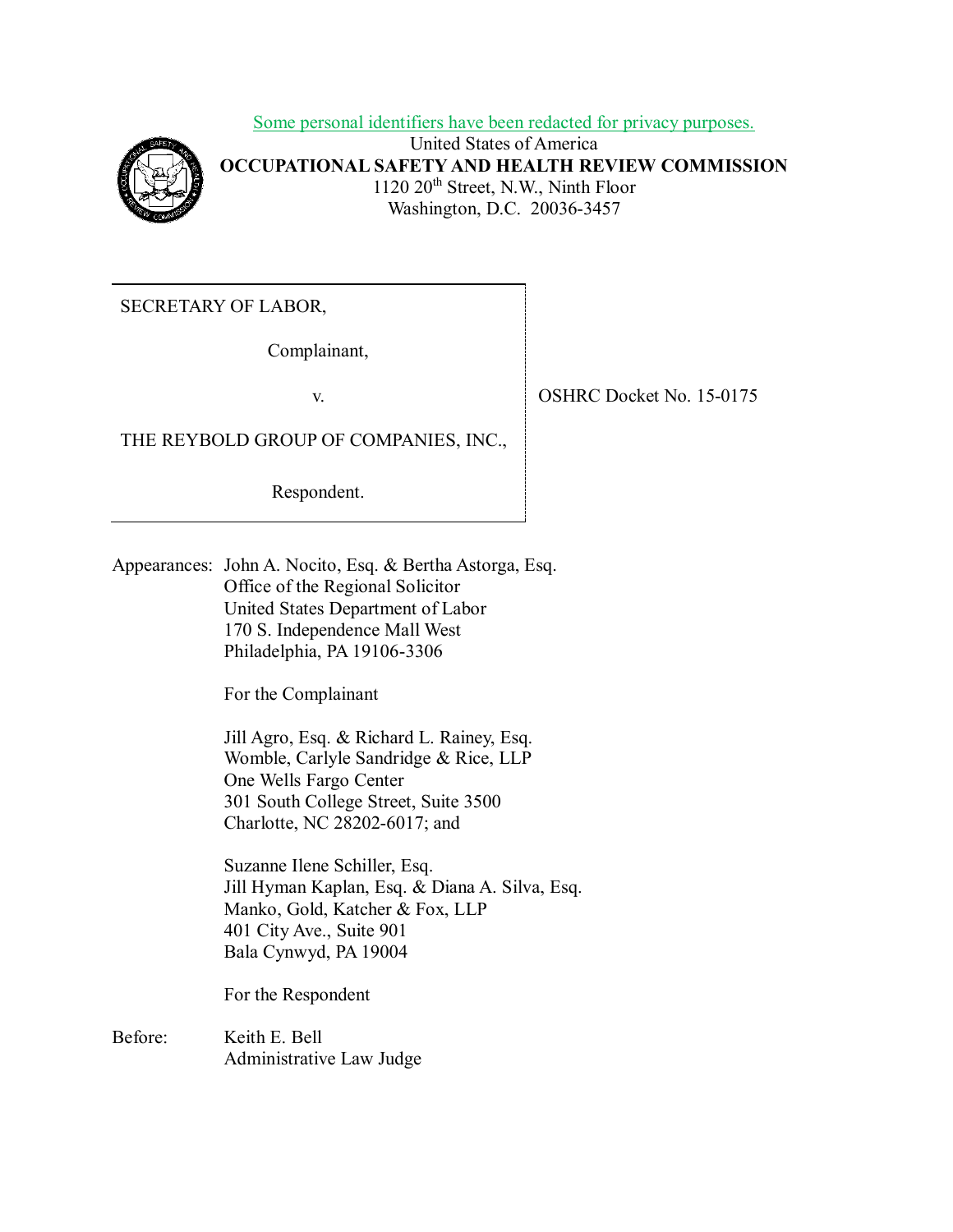#### **DECISION AND ORDER**

 This proceeding is before the Occupational Safety and Health Review Commission (the Commission) pursuant to section 10(c) of the Occupational Safety and Health Act of 1970, 29 U.S.C. § 451 (the Act). The Occupational Safety and Health Administration (OSHA) conducted an inspection of a worksite located at 700 Roger Chaffee Square, Meridian Crossing (the worksite) Unit 725, Bear, Delaware on or about July 14, 2014. As a result, on January 9, 2015, OSHA issued a Citation and Notification of Penalty (Citation) to The Reybold Group of Companies, Inc. (Respondent or Reybold), alleging two violations of the Act. Citation 1, Item 1, alleges that Respondent violated 29 C.F.R. § 1926.503(a)(1) for exposing employees to a fall of greater than 11 feet without training. This violation is classified as "serious" and a penalty in the amount of \$7,000 is proposed for this item. Citation 2, Item 1, alleges a violation of 29 C.F.R. § 1926.501(b)(13) because an employee was allowed to work 11 feet above ground along the leading edge of a balcony without fall protection. This violation is classified as "willful" and a penalty in the amount of \$70,000 is proposed for this item. Respondent timely contested the Citation. A hearing was held on May 31 through June 1, 2016, in Philadelphia, Pennsylvania. For the reasons discussed below, Citation 1, Item 1 is AFFIRMED as issued and Citation 2, Item 1 is AFFIRMED as "serious". The proposed penalty for Citation 1, Item 1 is assessed while a modified penalty, based on a finding of "serious" rather than "willful", is assessed for Citation 2, Item 1.

#### **Jurisdiction**

The parties have stipulated to the Commission's jurisdiction over this proceeding and coverage under the Act. (Tr. 12-13). The parties have also stipulated that Reybold is a Delaware corporation. Admitted Fact No. 1. The record establishes that at all times relevant to this case,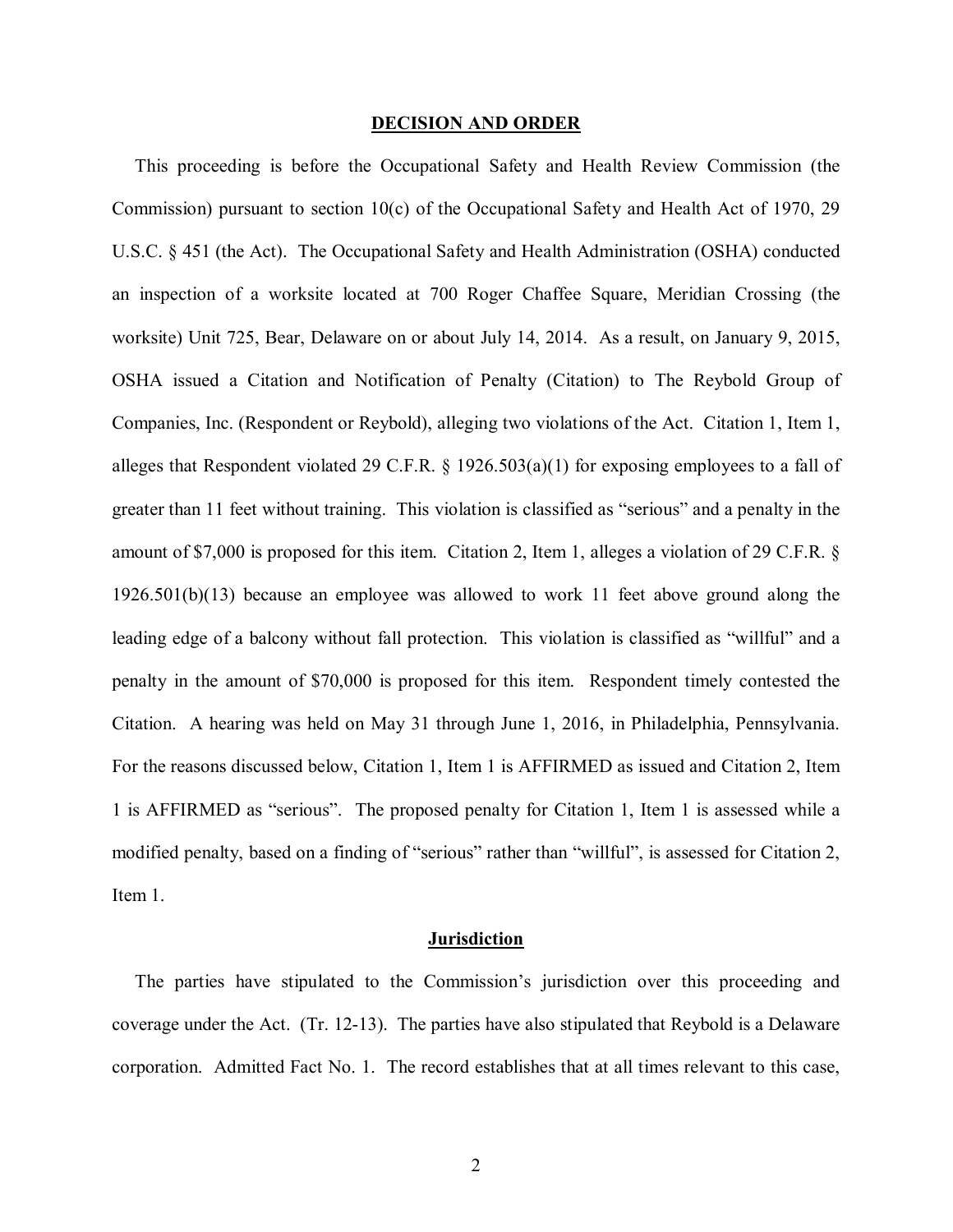Reybold was an "employer" engaged in a "business affecting commerce" within the meaning of section 3(5) of the Act, 29 U.S.C.  $\S$  652(5). The evidence supports a finding that the Act applies and the Commission has jurisdiction over this proceeding pursuant to section  $10(c)$  of the Act, 29 U.S.C. § 659(c).

# **Admitted Facts**[1](#page-2-0)

- 1. Respondent, The Reybold Group of Companies, Inc., is a Delaware Corporation, with its principal place of business at 116 E. Scotland Drive, Bear, Delaware 19701.
- 2. Respondent had a worksite at Roger Chafee Square, Meridian Crossing, Bear, Delaware 19701 (the worksite) on July 14, 2014.
- 3. [redacted] was a Reybold employee on July 14, 2014.
- 4. Reybold hired [redacted] pursuant to a cooperative arrangement with St. George's Technical High School.
- 5. [redacted] was issued a Delaware Department of Labor Child Labor Work Permit for Minor in order to work for Respondent.
- 6. [redacted] began working at the worksite on June 12, 2014.
- 7. Greg DaPron was Respondent's Project Manager at the worksite.
- 8. Lloyd Baker was Respondent's Site Superintendent at the worksite.
- 9. Greg DaPron was at the worksite on the morning of July 14, 2014.
- 10. Lloyd Baker was on a scheduled vacation and did not report to the worksite on July 14, 2014.
- 11. On July 14, 2014, [redacted] performed work for Respondent at the worksite.
- 12. On July 14, 2014, [redacted] fell from the second floor balcony of Unit 725 at the worksite.
- 13. The distance from the ground to the second floor balcony at Unit 725 at the worksite is 11 feet, 2 inches.

<span id="page-2-0"></span> $\overline{a}$  $1$  In their Joint Prehearing Statement, the parties agreed to and admitted the following facts in this matter (Nos. 1-13).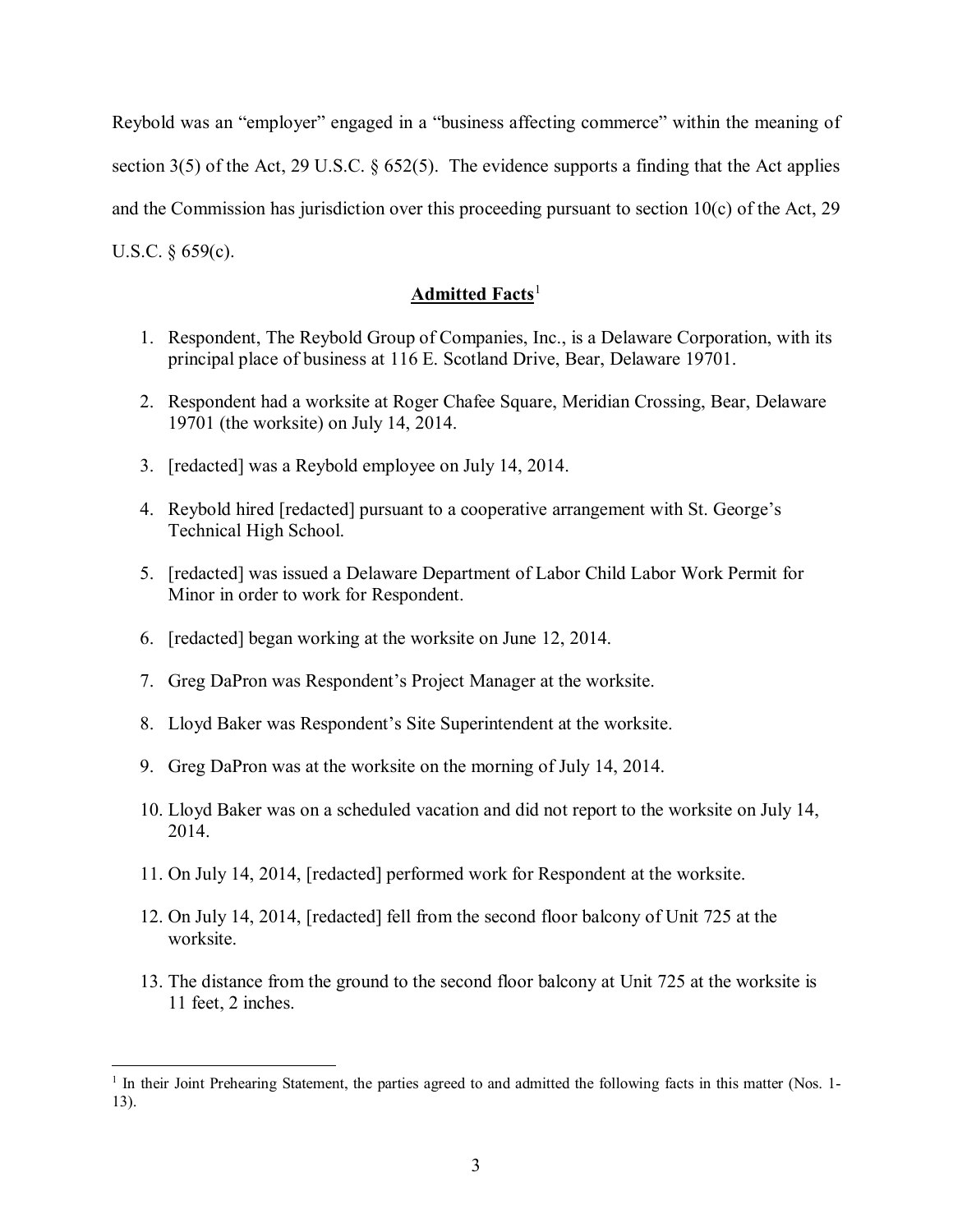*The following fact was admitted by stipulation at the hearing:*

14. [redacted] called to clarify that he would be working on July 14, 2014. Tr. 119-21.

*The following facts were admitted by ruling at the hearing*: [2](#page-3-0)

- 15. The doors leading to the unguarded balconies were not shut with 2x4s on the day of [redacted]'s fall.
- 16. No signs were posted concerning unguarded balconies.
- 17. Keenan Benson stated they would always move the debris by handing it down from the third floor to the second floor.
- 18. Reybold Project Manager, Greg DaPron, told the OSHA Compliance Officer that the building was protected at the time of the incident when, in fact, it was not.

## **Background**

Respondent, Reybold, is a company involved in real estate which includes construction of properties that it maintains. Reybold has been involved in construction for 34 years. Tr. 143. On July 14, 2014, Reybold had a worksite at Roger Chafee Square, Meridian Crossing located in Bear, Delaware. Admitted Fact No. 2. Meridian Crossing is a mixed development of homes, apartments, and townhomes. Tr. 337.

 Reybold has a co-op program through which it hires students from St. George's Vocational and Technical School (St. George's). Tr. 53. Reybold chose to work with students from St. George's because they have training. Tr. 358. Reybold hired [redacted] pursuant to its co-op arrangement with St. George's. Admitted Fact No. 4. St. George's highly recommended [redacted] and confirmed that he had received the OSHA 10-hour training which included a

 $\overline{a}$ 

<span id="page-3-0"></span><sup>&</sup>lt;sup>2</sup> At the hearing, the undersigned granted the Secretary's motion for sanctions, under Rule  $52(f)(1)$  of the Federal Rules of Civil Procedure, related to a last-minute production of documents that were responsive to an earlier discovery request made by the Secretary. One of the sanctions requested was the admission of certain facts as established. The facts are contained in a document marked CX-20 and admitted into evidence though counsel for the Secretary only sought to have four facts listed above (15-18) as "established." Although the Secretary also sought relief in the form of an adverse inference, the undersigned finds no basis to impose such a sanction here. Tr. 313-14. Fed. R. Civ. P. 52.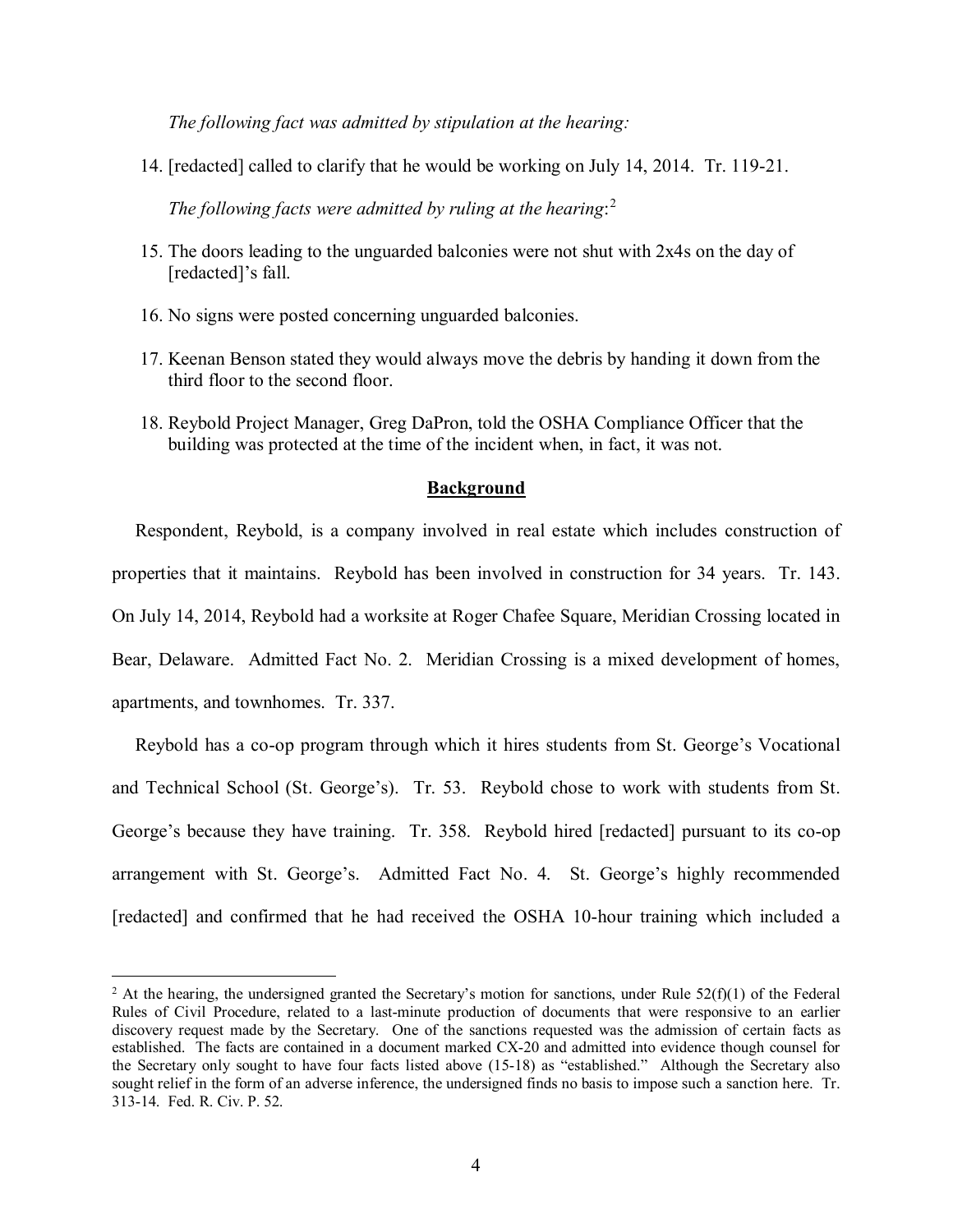segment on fall protection. Tr. 364-65.

[redacted] began working for Reybold on June 12, 2014, and was assigned to Meridian Crossing where large condominiums were being built. Admitted Fact No. 6; Tr. 57. At the time of hire, [redacted] was 17 years old and had just completed his junior year of high school at St. George's. Tr. 56, 85. During his employment with Reybold, [redacted] mainly worked in the 700 building. Tr. 57. [redacted]'s primary duties included sweeping and moving debris out of the way of the working crew. Tr. 59. Debris often accumulated on the balconies because things would get loaded onto them (plastic, empty buckets, wood shavings etc.). Tr. 61. Utility closets were also located on the balconies from which debris needed to be removed. *Id*. [redacted] put the debris into a box then disposed of it by tossing it from a balcony into the dumpster positioned in front of the balconies on the ground below. Tr. 62. [redacted] accessed the balconies every day by simply walking through an adjoining door which was usually open to keep air flowing. Tr. 63. Lloyd Baker was Reybold's Site Superintendent at Meridian Crossing and he was [redacted]'s immediate supervisor. Admitted Fact No. 8; Tr. 58.

# *Day of the Accident*

 Lloyd Baker, [redacted]'s immediate supervisor, was on scheduled vacation and did not report to the worksite on July 14, 2014 --- the day of the accident. Admitted Fact No. 10. Though it is unclear whether [redacted] was scheduled to work on the day of the accident, at some point, he called to clarify that he would be working on July 14, 2014. Tr. 119-21. During a conversation between [redacted] and Reybold's HR Manager, Collyne Figgs, she informed him that if he wanted to work on July  $14<sup>th</sup>$ , he would need approval by a manager because his supervisor (Lloyd Baker) wouldn't be working that day. Tr. 382. Reybold Project Manager,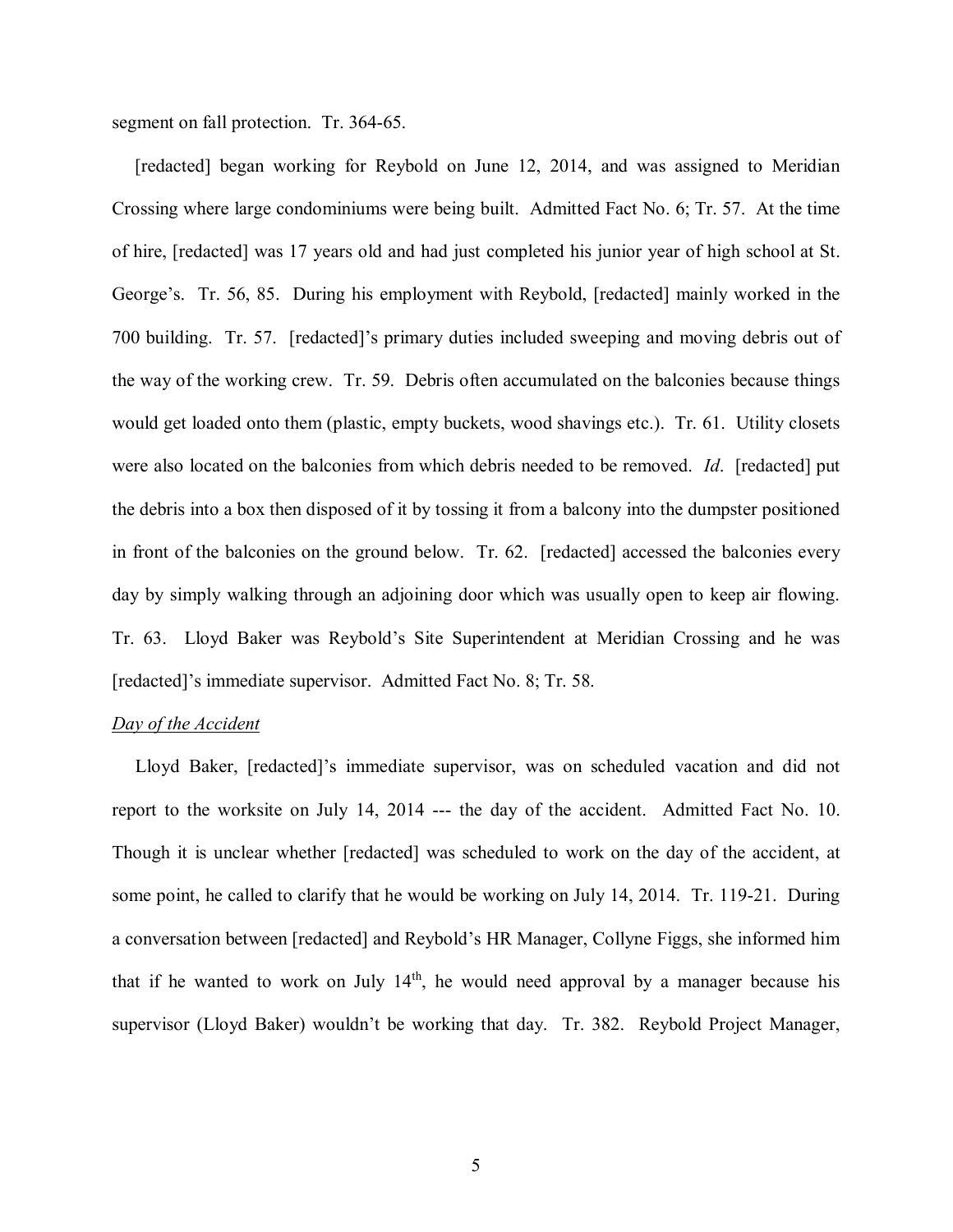Mike Clineff<sup>[3](#page-5-0)</sup> gave the approval for [redacted] to work on the day of the accident. RX-39 at 2. Mr. Clineff then called Reybold's Commercial Project Manager, Greg DaPron, on the morning of July 14<sup>th</sup> stating that [redacted] was on site and needed something to do. Tr. 389; RX-39 at 2. Mr. DaPron was surprised by this because he believed that [redacted] was scheduled to be off. *Id.* In any case, Mr. DaPron stopped by the worksite and assigned [redacted] and another employee, Keenan Benson, to clean up the third floor. Tr. 87-88, 389-90. At some point, [redacted] was standing on the second floor balcony of Unit 725 receiving trim from his work partner, Keenan Benson, who was passing it down from the third floor balcony. Admitted Fact No. 12; Tr. 92. While reaching for a piece of trim, [redacted] fell approximately 11 feet to the ground below and struck his head. Tr. 91. [redacted] was hospitalized due to injuries sustained from his fall. *Id*.

## *OSHA Investigation*

 $\overline{a}$ 

 OSHA Compliance Officer (CO), Timothy Louden received a phone call from the local police on July 14, 2014, notifying him of an accident at Meridian Crossing. Tr. 180. As a result, an investigation was initiated. *Id*. CO Louden arrived on site at Meridian Crossing in the early afternoon on the day of the accident. Tr. 181, 205. Upon arrival, he encountered Reybold employees Frank Bailey and Greg DaPron. *Id*. After receiving an update from the police on site, CO Louden conducted an investigation that included taking photos, statements, and making observations of the accident site. Tr. 182-83. Initially, CO Louden interviewed Reybold employees Frank Bailey and Greg DaPron. *Id*. During his interview, Mr. DaPron told CO Louden that the building where the accident occurred was protected at the time of the accident when, in fact, it was not. Admitted Fact No. 18. CO Louden's interview of accident victim,

<span id="page-5-0"></span><sup>&</sup>lt;sup>3</sup> In the transcript (pgs. 137 & 389), this individual whose first name is Mike is referenced with the last name "Klinen" and "Kline". However, Reybold's report of the July 14, 2014, fall incident refers to him by the name Mike Clineff. RX-39 at 2.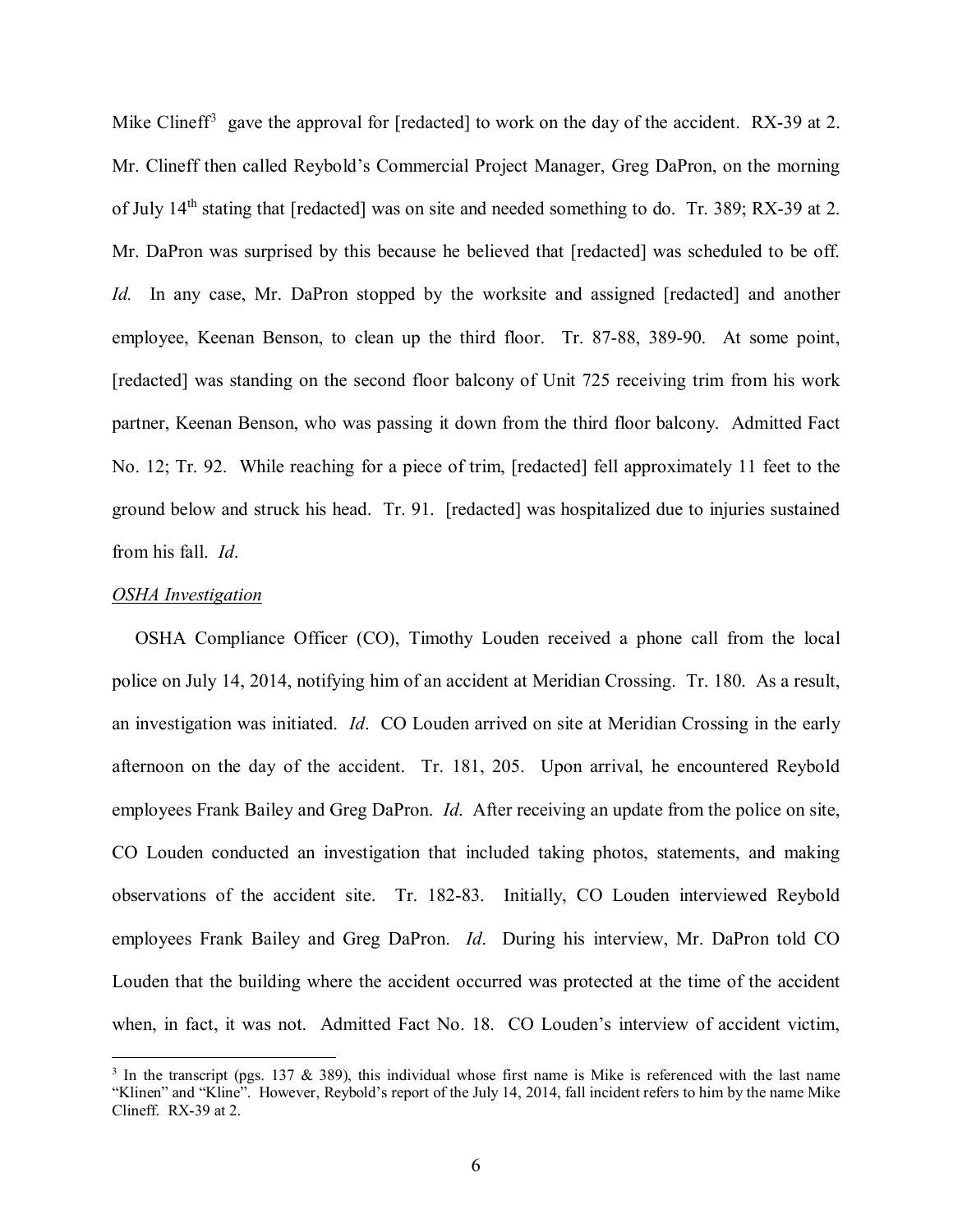[redacted], took place approximately a month after the accident due to injuries sustained by [redacted]. Tr. 206. CO Louden's investigation of the accident revealed that the doors leading to the unguarded balconies were not shut by 2x4s on the day of the accident. Admitted Fact No. 15. Additionally, no signs were posted concerning the unguarded balconies. Admitted Fact No. 16.

## **Discussion**

 To prove a violation of an OSHA standard, the Secretary must show by a preponderance of the evidence that (1) the cited standard applies; (2) the employer failed to comply with the terms of the cited standard; (3) employees had access to the violative condition; and (4) the employer either knew or could have known with the exercise of reasonable diligence of the violative condition. *JPC Grp., Inc*., 22 BNA OSHC 1859, 1861 (No. 05-1907, 2009). A preponderance of the evidence is "that quantum of evidence which is sufficient to convince the trier of fact that the facts asserted by a proponent are more probably true than false." *Astra Pharma. Prods*., 9 BNA OSHC 2126, 2131, n. 17 (No. 78-6247, 1981) *aff'd in relevant part,* 681 F.2d 69 (1st Cir. 1982).

#### *Alleged Violations of 29 C.F.R. § 1926.503(a)(1)*

Citation 1, Item 1a alleges a violation of 29 C.F.R. § 1926.503(a)(1) which states:

*Training Program.* The employer shall provide a training program for each employee who might be exposed to fall hazards. The program shall enable each employee to recognize the hazards of falling and shall train each employee in the procedures to be followed in order to minimize these hazards.

 Specifically, Citation 1, Item 1 alleges that on or about July 14, 2014, employees were exposed to fall of greater than 11 feet and were not trained.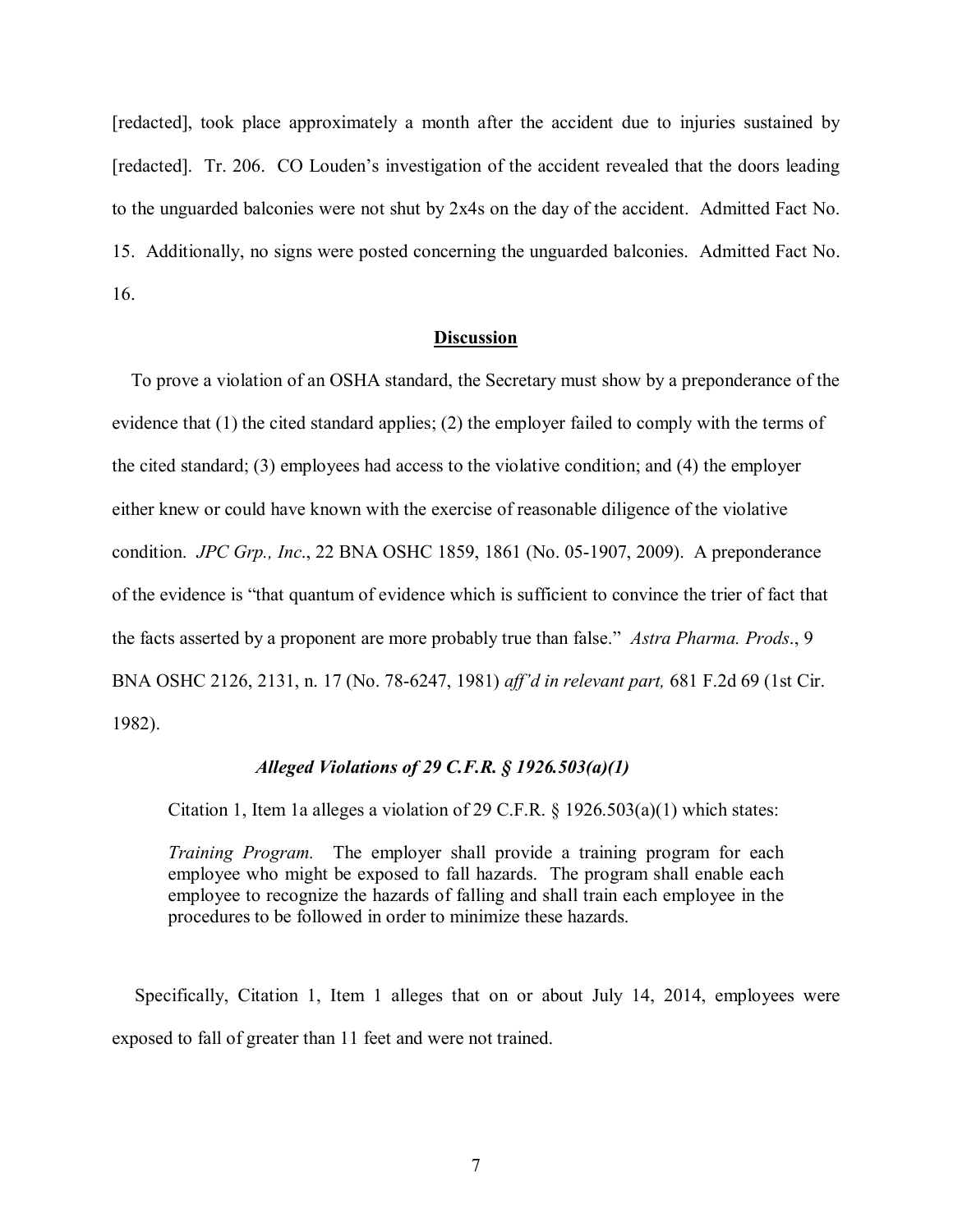Reybold does not dispute the applicability of this standard. Instead, Reybold makes two arguments in its defense: 1) that the training [redacted] received from his vocational school was sufficient for the work he was expected to do; and 2) Reybold's Safety Policies and Procedures Manual (Safety Manual) put [redacted] on notice that he was required to wear fall protection when working from certain heights. Resp't Br. 15-16. The record is clear that on July 14, 2014, [redacted] was exposed to a fall hazard. The cited standard applies.

 The terms of this standard require training that covers (1) recognition of hazards of falling; and (2) training on procedures to minimize such hazards. However, the standard does not set forth specific requirements to achieve the stated goals. When the language of a training standard is general and potentially subjective, the Commission and courts have applied a reasonableness standard. That is, to establish non-compliance, the Secretary must prove that the cited employer failed to provide the instructions that a *reasonably prudent employer* would have given in the same circumstances. *El Paso Crane and Rigging Co., Inc.*, 16 BNA OSHC 1419, 1426 (No. 90- 1106, 1993). (emphasis added).

 Reybold's Safety Officer, Frank Bailey, testified that he didn't provide fall protection training to [redacted] because he believed the training provided by the vocational school was adequate. Tr. 507. [redacted] testified that he received OSHA 10-hour training. Tr. 118. This training was confirmed by the production of his training card. RX-21. According to [redacted], his OSHA 10-hour training was computer-based training that consisted of a slide presentation. Tr. 118. [redacted] also testified that the training covered fall protection. *Id*. He further testified that his vocational school training included information on fall protection and how to use it. Tr. 72-73, 100. It is established that Reybold's Safety Manual was provided to [redacted] who signed a form receipt thereby acknowledging his responsibility to familiarize himself with its contents.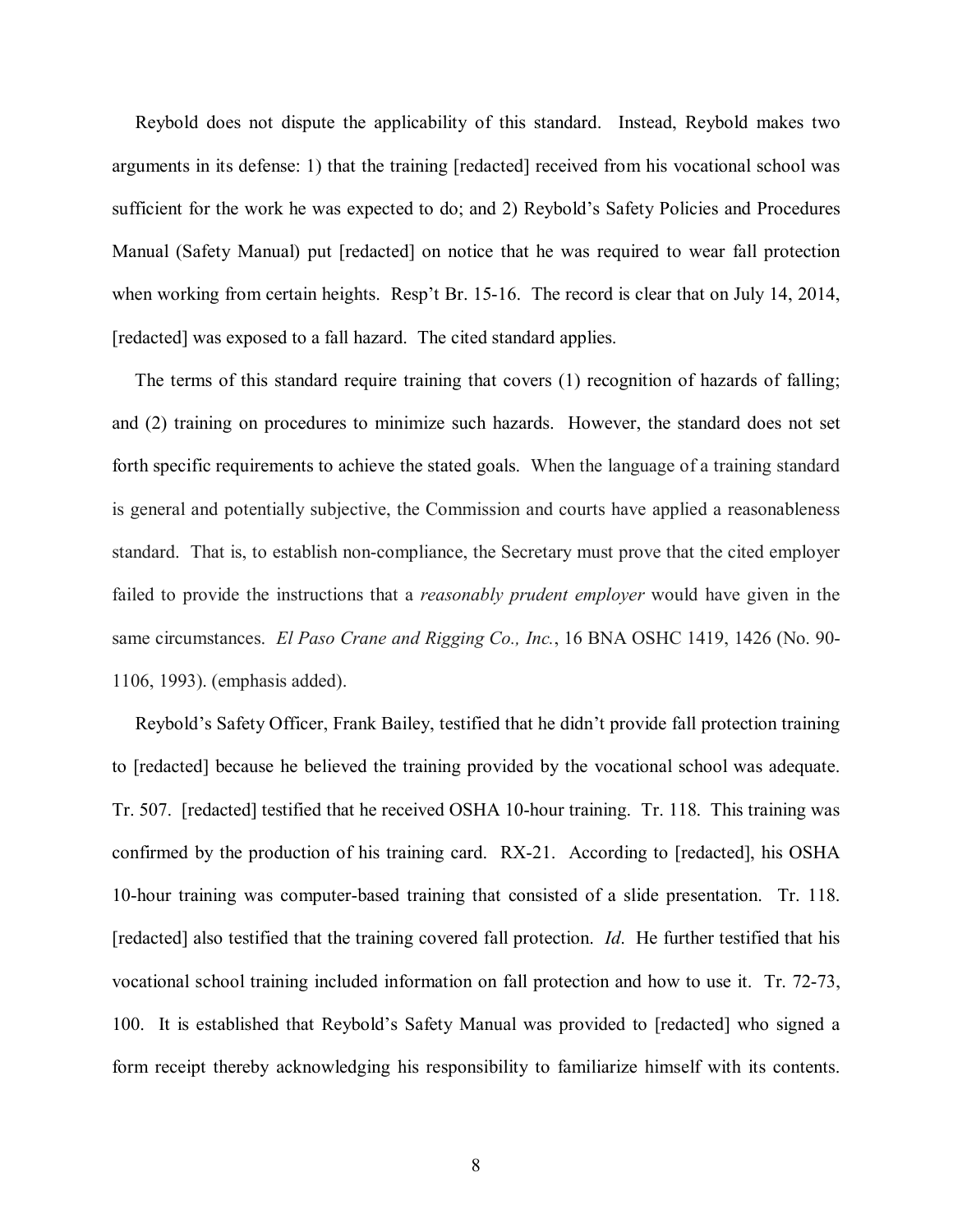RX-47, at 8. This Safety Policies and Procedures Manual addresses fall protection. CX-10, at 40. The evidence shows that [redacted] received some fall protection training at school and a copy of a fall protection policy and procedures statement from Reybold. However, there is no evidence that this training was adequate to prepare him to recognize the fall hazards he encountered at the worksite. For example, [redacted] testified that it was common for Reybold employees/contractors to toss debris from the balconies into the dumpsters below. Tr. 86. He also saw trim being passed from one floor to another by way of the balcony as if it was an "established method" for moving the trim. Tr. 99. Further, he testified that he didn't see anyone wearing fall protection. Most importantly, he testified that he didn't feel empowered to challenge these methods because he was so young. Tr. 96. Interestingly, Reybold's Chief Operating Officer and Executive Vice President testified that he believed co-op students, like [redacted], needed more detailed instruction. Tr. 167. Apart from the training [redacted] received from his school and the material on fall protection provided to him in Reybold's Safety Manual, he may have received further safety instructions from his immediate supervisor Lloyd Baker. However, Mr. Baker did not testify so we will never know. What we do know is that, according to [redacted], he wasn't aware of any work rule regarding balconies and no one at Reybold went over fall protection with him or proper procedures for working on balconies. Tr. 103, 110.

 Frank Bailey also testified that [redacted] wasn't expected to do work in areas that would expose him to fall hazards. Tr. 460. This assertion seems incredulous in view of the fact that [redacted] was assigned to work in a multi-level building. The real question is whether a reasonably prudent employer would have relied on the training provided by [redacted]'s vocational school without offering supplemental on-site training on fall protection. Notably, at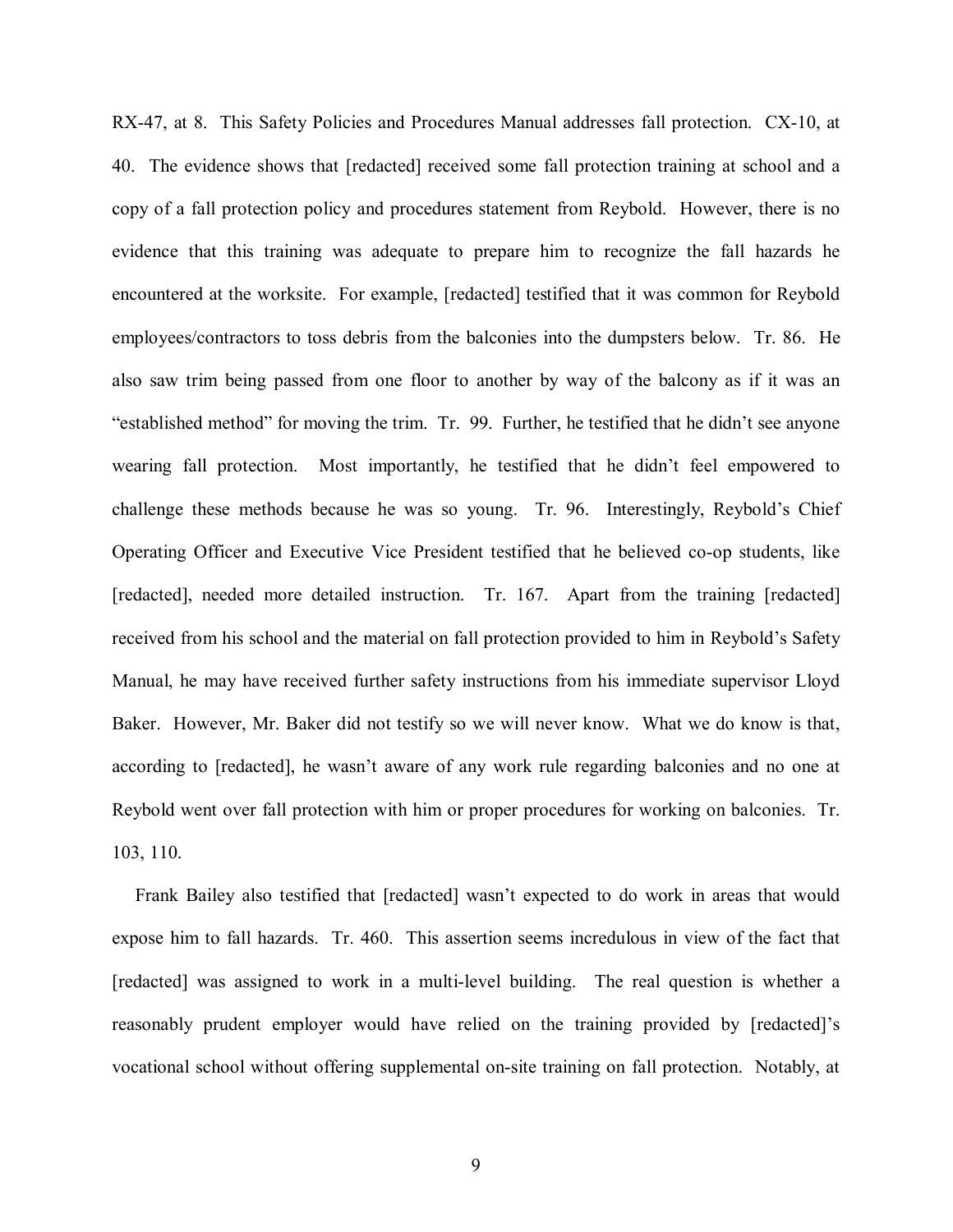the time of the accident, [redacted] was only 17 years old and still in high school. Tr. 56, 85. [redacted]'s age and impressionability seemingly influenced how he performed his duties based on his testimony that "…there's a lot of older guys, you know, I just did what I saw. I was just 17 at the time and young, and I was just doing what everybody else was doing at the jobsite." Tr. 85. The evidence reveals that, in the absence of proper training on fall hazards present at the worksite, [redacted] was susceptible to and likely picked up unsafe work habits from others.

 Given [redacted]'s age, the fact that he was still in high school, had no practical/hands on training and was assigned to work on an active construction site where he was exposed to elevated/unguarded work platforms, it was not reasonable for Reybold to rely on the training he received from St. George's. In fact, it defies all logic that any reasonably prudent employer would have failed to give hands on training and detailed instruction to a teenager on all hazards likely to be encountered on a construction site. Even Reybold's sub-contractor, Alan Coryell, testified that despite the fact that he provided safety harnesses to his employees, he couldn't guarantee that they used them when he wasn't on site. Tr. 429. Mr. Coryell highlighted this point when he testified about a time when he was off site and received notification that one of his employees refused to wear his harness. Tr. 429. Alan Coryell's testimony further underscored the importance of fall protection training at this worksite. Reybold's arguments in defense of its failure to provide fall protection training to [redacted] are unpersuasive. The evidence supports a finding that Reybold failed to comply with the requirements of the cited standard.

## *Employee Exposure*

 The facts regarding employee exposure/access to the hazard of a fall are the same for both standards cited (training and fall protection). Therefore, the discussion of employee exposure is consolidated here.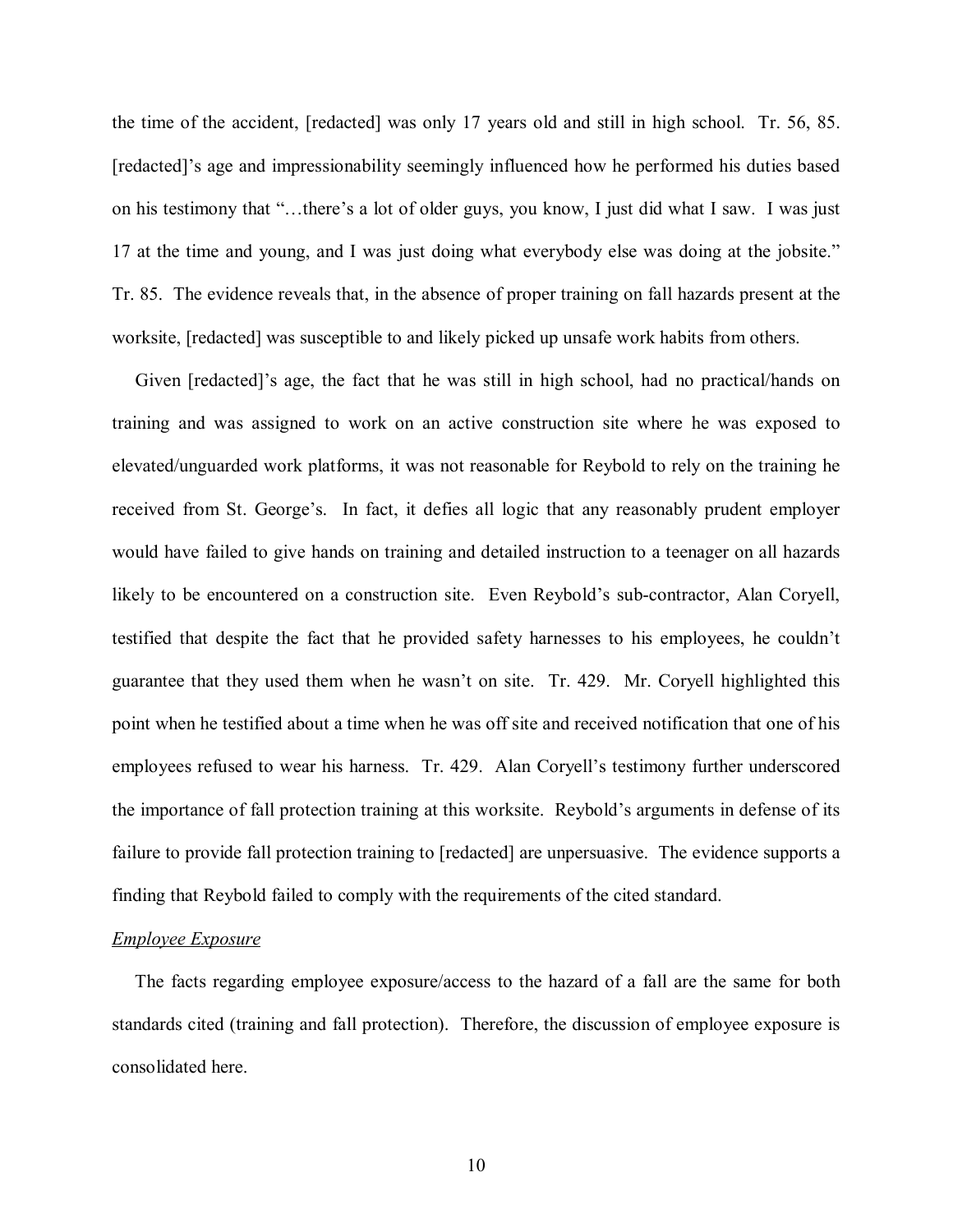[redacted] testified that "[he] was on balconies every day." Tr. 63. He accessed balconies using doors that were usually open. *Id*. He testified that the doors to the balconies were usually left open to keep the air flowing because it was summertime. *Id*. [redacted]'s testimony regarding balcony doors being left open is supported by the testimony of Reybold's subcontractor, Alan Coryell, who stated that "it was next to impossible to keep them closed." Tr. 440. [redacted] also testified that no temporary railings were installed during the time when he was on site. Tr. 65-66. In fact, according to [redacted], the balconies were left unguarded until permanent railings were installed. Tr. 66. [redacted]'s account is supported by statements made to CO Louden by Reybold's Project Manager at Meridian Crossing, Greg DaPron, that temporary railings were not installed because they didn't want to damage the vinyl siding for potential homeowners. Tr. 219, 388. Photographs of the accident site taken by OSHA CO Louden reveal that the balcony from which [redacted] fell was unguarded. CX-9. The facts reveal that [redacted] accessed the balconies to toss debris into the dumpster below. Tr. 70. Further, the facts reveal that [redacted] was never provided fall protection and didn't use any. *Id*. Prior to the accident, [redacted] observed other workers moving pieces of wood trim from one floor to the other by "shimmying" the trim up or down to someone standing on another balcony who would grab it and pull it in. Tr. 78-79. On occasion, [redacted]'s supervisor, Lloyd Baker, asked him to move trim. Tr. 81, 83. There is no evidence to refute [redacted]'s claims that he was repeatedly exposed to unguarded balconies without fall protection. Employee exposure to the fall hazard is established.

## *Employer Knowledge*

 The violative conditions that resulted in alleged violations at this worksite are the same for both standards cited (training and fall protection). Therefore, the discussion of employer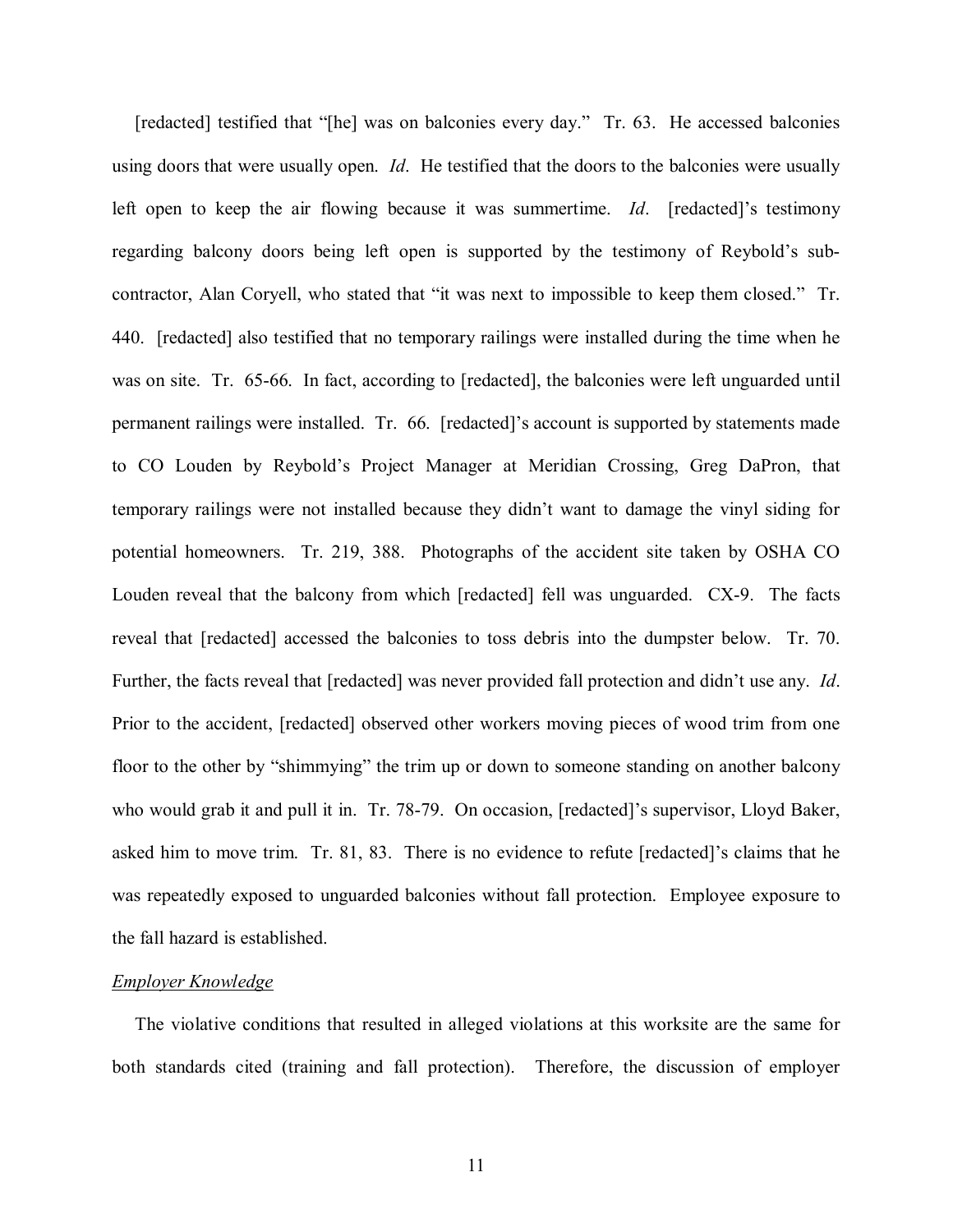knowledge is consolidated here.

 Here, the facts reveal that Reybold had both actual and constructive knowledge of the violative conditions. Frank Bailey, Reybold's Safety Officer, participated in an inspection with a representative of Reybold's insurer on November 20, 2012. Tr. 136. During the inspection, they observed balconies with buckets stored on them and no guardrails. *Id*. Shortly after the inspection, on the same day, Reybold's insurer sent a letter, via email, to Frank Bailey recapping hazardous conditions observed to include unguarded balconies. CX-11. The letter suggested that balconies should either be guarded or that access should be restricted by the use of warning signs, locked doors, or temporary guardrails. *Id*. As a result of the inspection and receipt of the letter from Reybold's insurer, Frank Bailey sent an email to Messrs. Lloyd Baker (Site Superintendent), Greg DaPron (Project Manager), and Mike Clineff (Project Manager) notifying them of the fall hazard presented by the unguarded balconies. Tr. 137, CX-12. Although the insurer's inspection occurred more than a year before the accident, the record is void of any credible evidence that Reybold changed its practice of leaving balconies unguarded and accessible to employees. The collective knowledge of these Reybold managers (Bailey, Lloyd, DaPron and Clineff) concerning the hazard of falling present at this worksite is imputed to Reybold. *See, Dover Elevator Co. Inc.*, 16 BNA OSHC 1286-87 (No. 91-862, 1993) quoting *Baytown Constr. Co*., 15 BNA OSHC 1705, 1710 (No. 88–2912S, 1992), *aff'd*, 983 F.2d 282 (5th Cir. 1993) (unpublished) (holding that although the Secretary has the burden to establish employer knowledge of the violative conditions, when a supervisory employee has actual or constructive knowledge of the violative conditions, that knowledge is imputed to the employer, and the Secretary satisfies his burden of proof without having to demonstrate any inadequacy or defect in the employer's safety program.). Moreover, Reybold's own Safety Manual addresses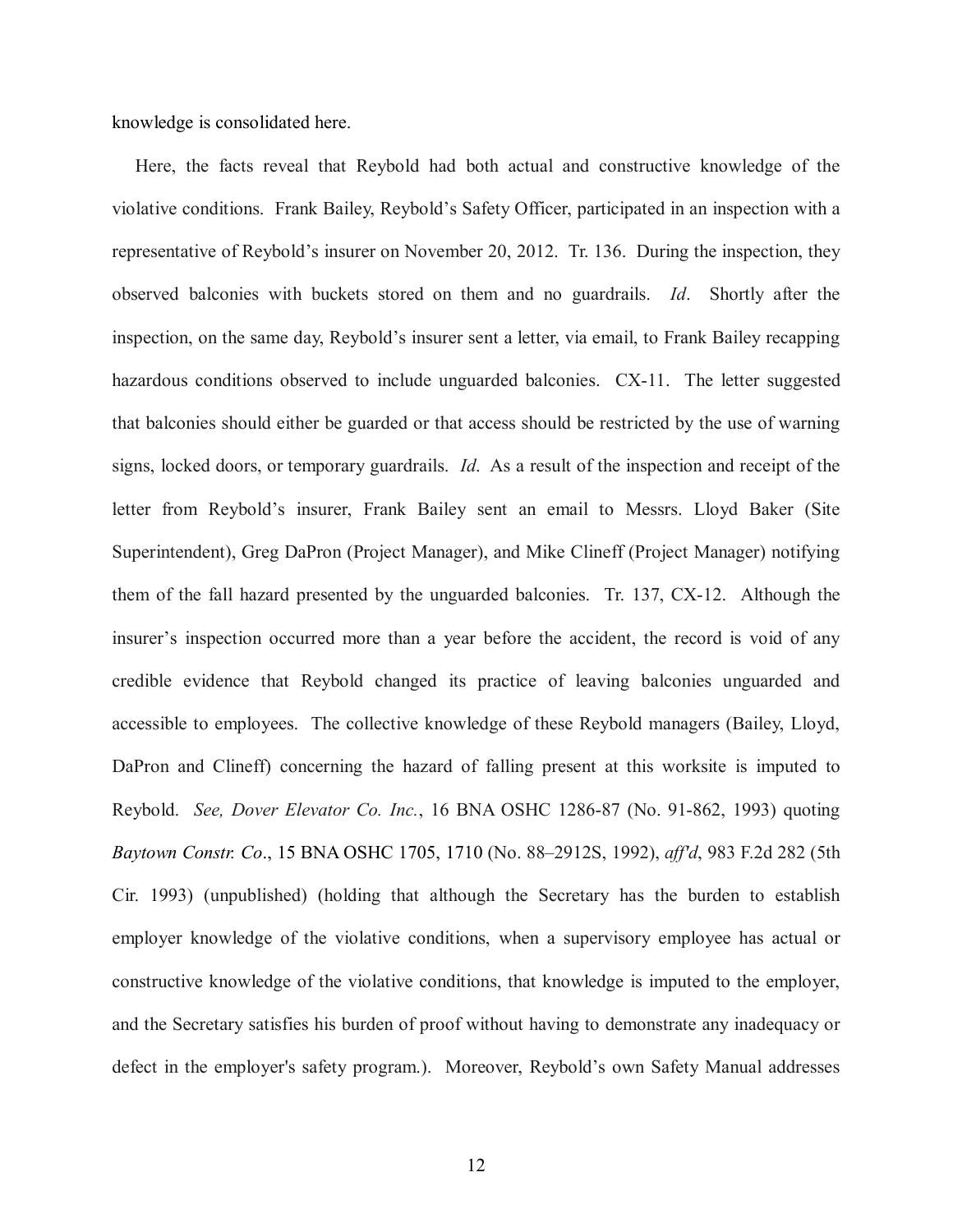fall protection thereby acknowledging the possibility of such a hazard. CX-10 at 40. In February 2014, Reybold's Safety Committee minutes reflect that a meeting took place with the building construction management team to address supervisors' responsibility for monitoring safety on a worksite. RX-35. The implementation of such a proactive safety policy should have resulted in the discovery of violative conditions such as unguarded and accessible balconies as well as unsafe work practices such as those that led to [redacted]'s accident. According to [redacted], he has communicated with Site Superintendent Lloyd Baker while standing on a balcony. Tr. 69. [redacted] also testified that he would frequently see Mr. Baker walking around the worksite. *Id.* Inspections such as those performed by Safety Officer Frank Bailey (RX-29) should have recorded these violative conditions along with any corrective measures to be taken. The photographic and testimonial evidence of the conditions giving rise to the alleged violation establishes that they were in plain view of both managers (Baker and Lloyd) and should have been discovered if either had been following the company's safety monitoring policy. The Commission has held that an employer is chargeable with knowledge of conditions which are plainly visible to its supervisory personnel. *A.L. Baumgartner Constr. Inc.,* 16 BNA OSHC 1995, 1998 (No. 92-1022, 1994).

 Although Reybold claims that [redacted] was not provided fall protection training, in part, because he was not expected to do work that would require such training, this argument is without merit because [redacted] was assigned to work in a multi-level unit with unguarded balconies. Therefore, the hazard of falling was always present. It has been held that an employer "cannot fail to properly train and supervise its employees and then hide behind its lack of knowledge concerning their dangerous working practices." *A/C Elec*. *v. Occupational Safety & Health Review Comm'n.*, 956 F.2d 530, 535 (6th Cir. 1991). Reybold's knowledge of the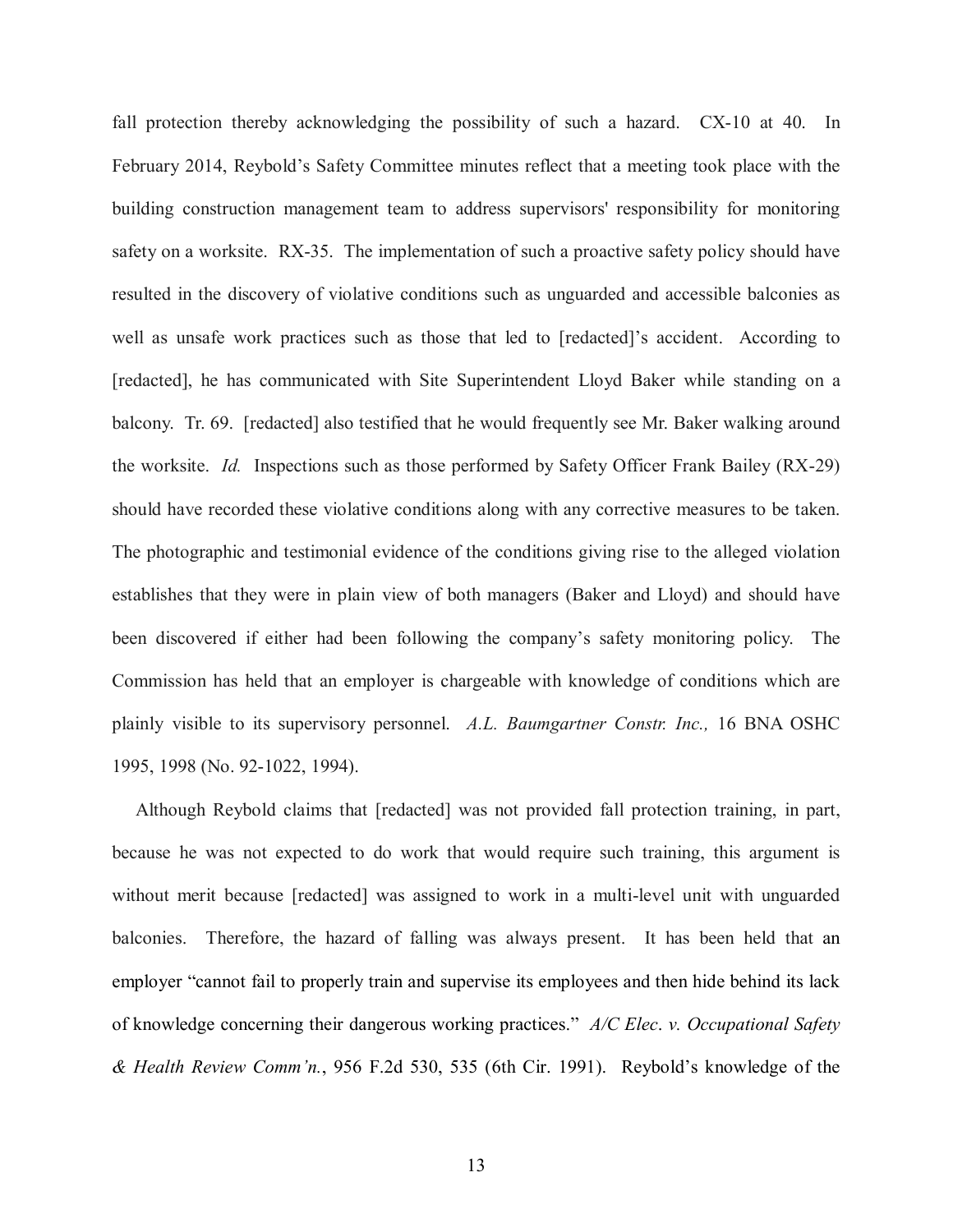violative conditions that led to [redacted]'s accident is established.

# *Serious Classification*

 To prove a violation was "serious" under section 17(d) of the Act, 29 U.S.C. § 666(d), the Secretary must show there was a substantial probability that death or serious physical harm could have resulted from the cited condition and that the employer knew or should have known of the condition; the likelihood of an accident occurring is not required. *Spancrete Ne., Inc.*, 15 BNA OSHC 1020, 1024 (No. 86-521, 1991). The facts reveal that [redacted] fell and hit his head. Tr. 90. As a result of the fall and injuries sustained, he was hospitalized. Tr. 91. The record is clear that Reybold had knowledge of the fall hazard. The Secretary has met his burden of proving that the violation alleged in Citation 1, Item 1 is properly classified as serious.

# *Alleged Violation of 29 C.F.R. § 1926.501(b)(13)*

 Citation 2, Item 1 alleges a violation of 29 C.F.R. § 1926.501(b)(13), which states, in pertinent part, that:

*Residential Construction.* Each employee engaged in residential construction activities 6 feet or more above lower levels shall be protected by guardrail systems, safety net system, or personal fall arrest system…

 Specifically, the Citation 2, Item 1 alleges that on or about July 14, 2014, an employee working along the leading edge of the second floor balcony, approximately 11 feet above ground was not protected from a fall hazard.

 The facts establish that Meridian Crossing was a residential construction site. Tr. 57. On July 14, 2014, [redacted] was employed by Reybold when he fell from the second floor balcony of Unit 725 at the worksite. Admitted Fact Nos.  $3 \& 12$ . The distance from the ground to the second floor balcony at Unit 725 at the worksite is 11 feet and 2 inches. Admitted Fact No. 13.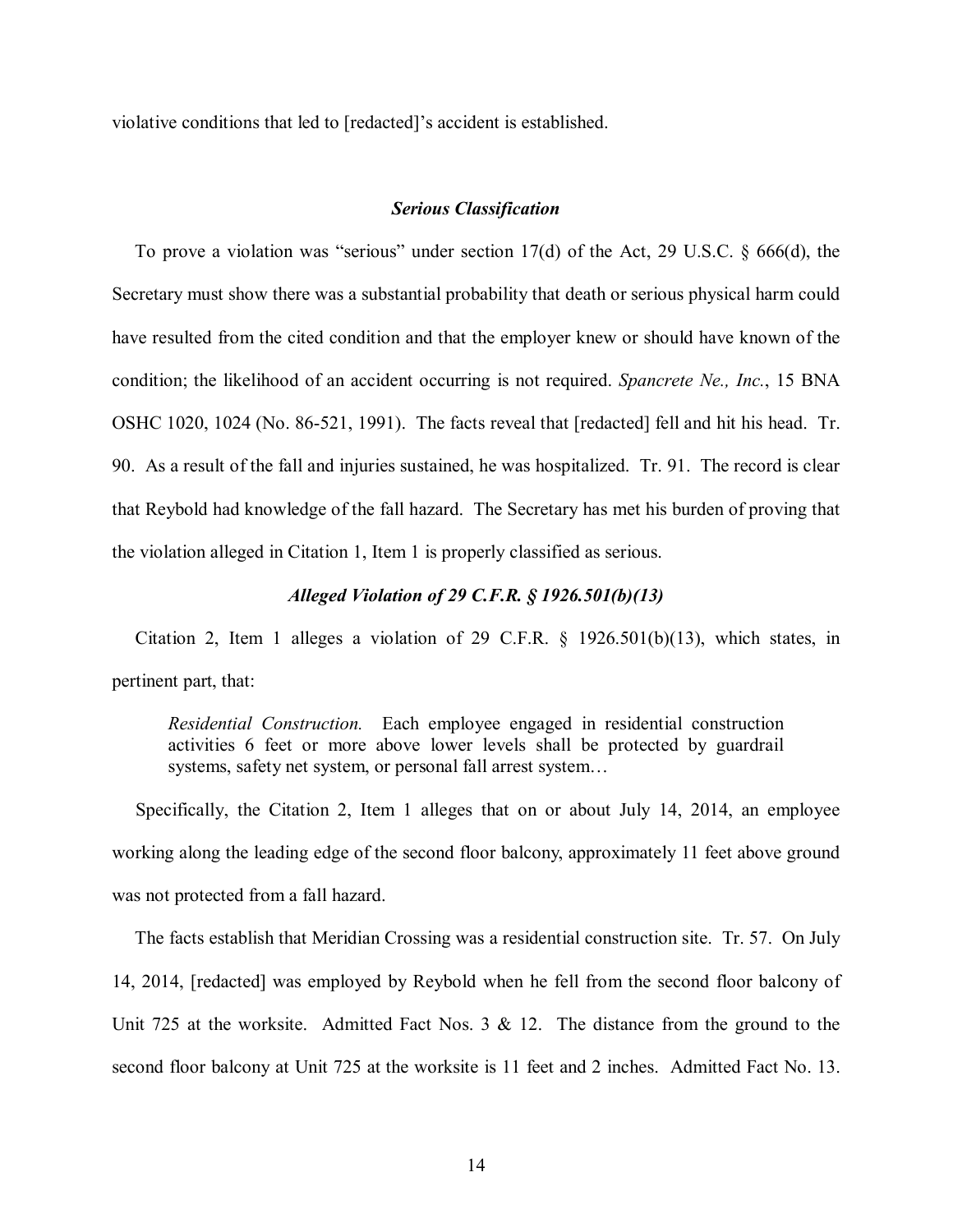At the time of his fall, [redacted] was moving pieces of wood trim by way of a second floor balcony. Tr. 91. There was no guardrail in place on the second floor balcony where [redacted] fell. Tr. 65-66, CX-9. The cited standard applies.

 The record is clear that [redacted] was exposed to a fall hazard on the day of the accident. Further, [redacted] testified that "[he] was on balconies every single day." Tr. 63. According to [redacted], his supervisor, Lloyd Baker, never told him to stay off the balconies. Tr. 64. He stated that he was frequently instructed to remove objects and debris from the balconies although he doesn't say exactly who gave these instructions. Tr. 65. [redacted] also stated that no temporary railings were installed during his time on the site and the balconies remained unguarded until permanent railings were installed. Tr. 66. [redacted]'s testimony concerning the unguarded balconies is supported by photographs taken at the worksite as part of CO Louden's investigation. CX-9. There is no evidence that the worksite was equipped with a safety net system. Finally, [redacted] was not given a personal arrest (fall protection) system and didn't use any. Tr. 70. The evidence supports a finding that Reybold violated the standard.

# *Unpreventable Employee Misconduct Defense*

 $\overline{a}$ 

 In its Answer, Reybold asserted the affirmative defense of unpreventable employee misconduct. Resp't Answr. 4. In its post-hearing brief, Reybold specifically alleges that the July 14, 2014, accident may have been caused by the misconduct of [redacted]'s immediate supervisor, Lloyd Baker.<sup>[4](#page-14-0)</sup> Resp't Br. 29-31.

 An employer may defend itself against the Secretary's allegation that it committed a violation by establishing the affirmative defense of unpreventable employee misconduct. To establish this

<span id="page-14-0"></span><sup>&</sup>lt;sup>4</sup> At the hearing, counsel for the Secretary objected to Reybold's affirmative defense of unpreventable supervisory employee misconduct. The basis for the Secretary's objection is Reybold's failure to specifically assert supervisory misconduct in its answer. It is well established that pleadings before the Commission are to be liberally construed and easily amended. *Nat'l Realty and Constr. Co., Inc*. *v. OSHRC*, 489 F.2d 1257, 1264 (D.C. Cir. 1973).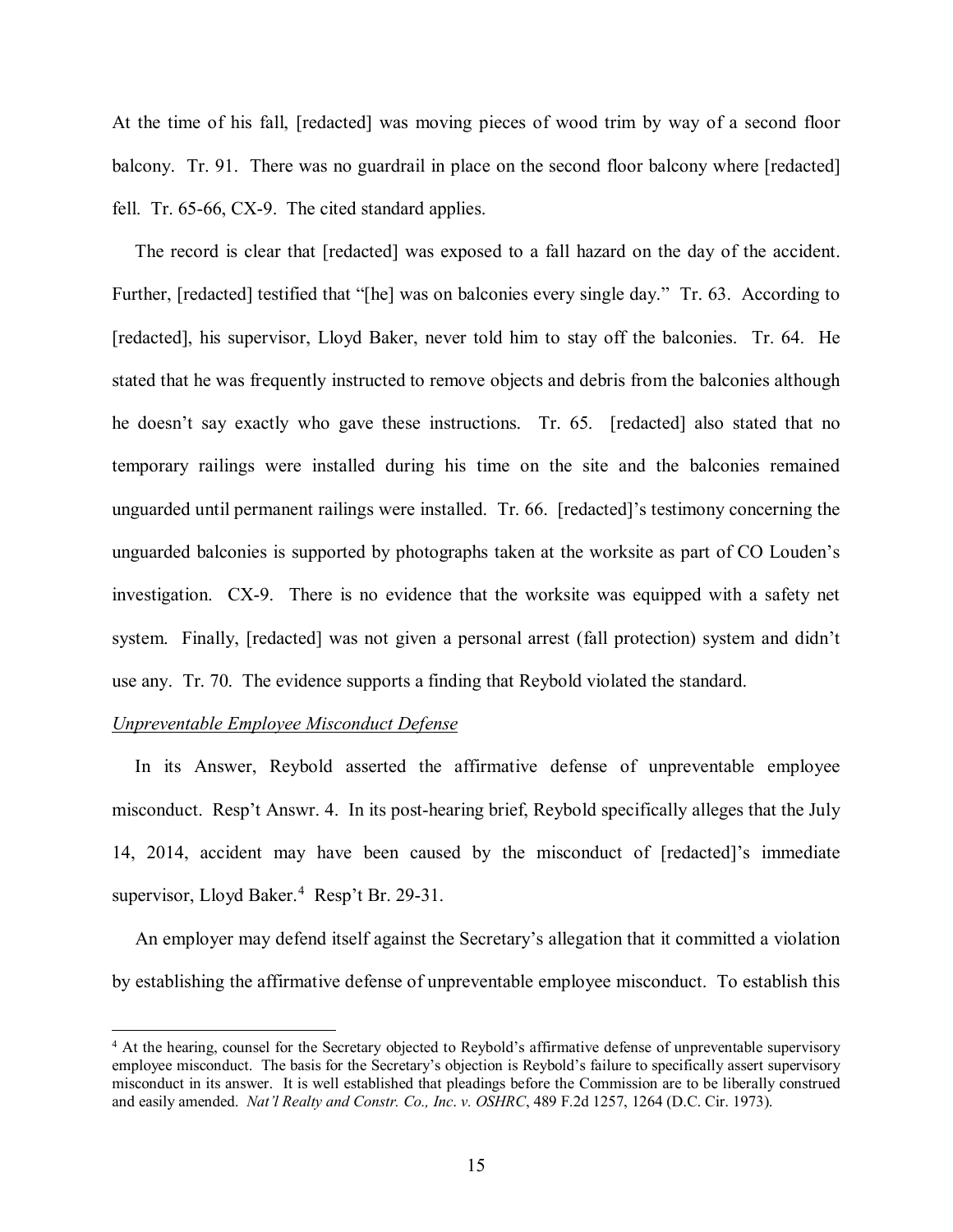defense, the employer is required to prove that "[it] has established work rules designed to prevent the violation, has adequately communicated these rules to its employees, has taken steps to discover violations, and has effectively enforced the rules when violations have been discovered." *Pa. Power & Light Co. v. Occupational Safety & Health Review Comm'n,* 737 F.2d 350, 358 (3d Cir. 1984) (emphasis omitted) (quoting *Marson Corp.,* 10 BNA OSHC 1660, 1662 (No. 78–3491, 1982).

 At the time of the accident, Reybold had a written fall protection policy set forth in its Safety Manual. Reybold's fall protection policy establishes the following fall protection protocol for its employees when working in an area that is 6 feet or more above a fixed platform or floor:

> Full body harness with "D" ring located in rear between the shoulder blades; An approved 6-foot lanyard with a tear away portion for relieving shock;

> The lanyard is to be connected to the "D" ring and the other end to a fixed point either level with or over the head of person wearing it;

> In times that a person has to work along a lateral surface the use of a retractable is suggested. For 100% Fall Protection use a double lanyard. Connect one in forward movement and disconnect one in rear "leap frog style." One should be connected at all times. CX-10, at 40.

 Notwithstanding the existence of Reybold's fall protection policy, [redacted] testified that he didn't see anyone using fall protection when working on balconies. Tr. 86. In response to an inspection of the worksite on November 20, 2012, that revealed unguarded balconies at Meridian Crossing where the accident occurred, Reybold's Safety Officer, Frank Bailey, sent an email to Commercial Project Manager, Greg DaPron telling him that anyone accessing balcony areas had to be wearing fall protection or the balcony had to be guarded. Tr. 470. Additionally, Reybold's Safety Committee established a "tool box talk" to remind employees and supervisors about safety and accountability in construction. RX-34, 35. Greg DaPron testified that the doors were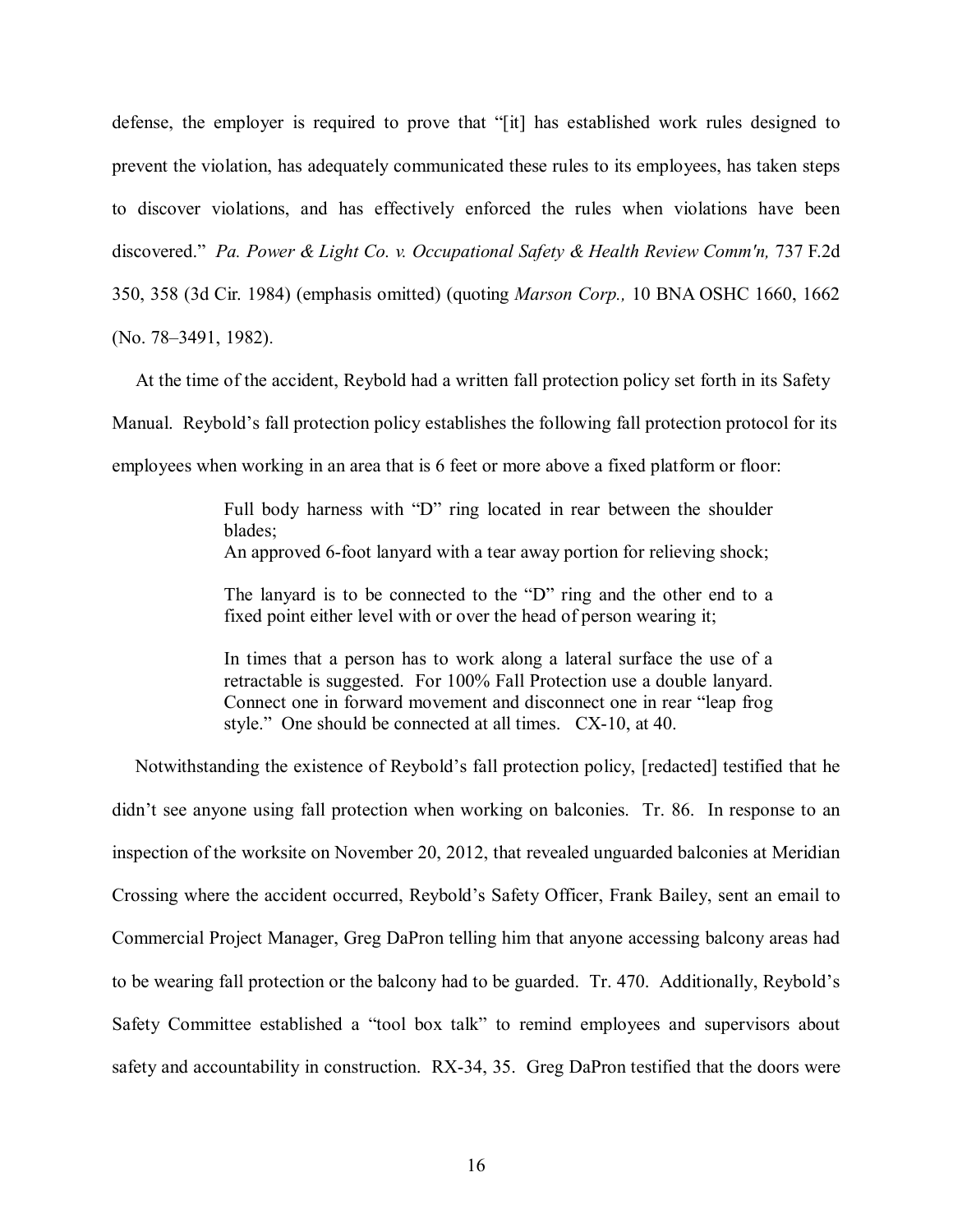screwed shut or barricaded by 2x4 pieces of wood to prevent access to any area where a fall hazard was present and no guardrails were installed. Tr. 413. He further testified that he didn't check to see if the doors were screwed shut on the day of the accident. Tr. 414. By contrast, [redacted] testified that he never saw a balcony door blocked by wooden pieces, screwed shut, or with warning signs posted. Tr. 109-10. Although subcontractor Alan Coryell testified that he and his crew would put a screw in the door after installation, he also stated that the screws were easily removed due to the number of people accessing the balcony areas for loading and unloading purposes. Tr. 439. Further, referencing the doors leading to the balconies, Mr. Coryell candidly stated that, "it was next to impossible to keep them closed." Tr. 440. The evidence establishes that Reybold had established work rules designed to prevent this violation; however, they were not always followed.

 According to [redacted], he was given orientation by Reybold's Human Resources Manager, Collyne Figgs. Tr. 55. His orientation included going over a lot of paperwork, procedures, and manuals. *Id*. Sometime later, he met with Reybold's Safety Officer on site. *Id*. Ms. Figgs testified that when she met with [redacted], she reviewed Reybold's personnel manual along with its policies and procedures manual and provided him with a safety manual. Tr. 365. Reybold's exhibit no. 47, page 8 confirms that [redacted] received a copy of Reybold's Safety Manual. Ms. Figgs also testified that she was present when [redacted] and the other co-op students received their safety orientation. Tr. 373, 385. During the safety orientation, Reybold's Safety Officer, Frank Bailey, reviewed the Safety Manual with the students. *Id*. However, Frank Bailey testified that he did not provide fall protection training to [redacted] because he was not expected to do work where fall protection would be required. Tr. 460, 507. Although Reybold's Safety Committee discussed the implementation of "tool box talks" to reinforce workplace safety,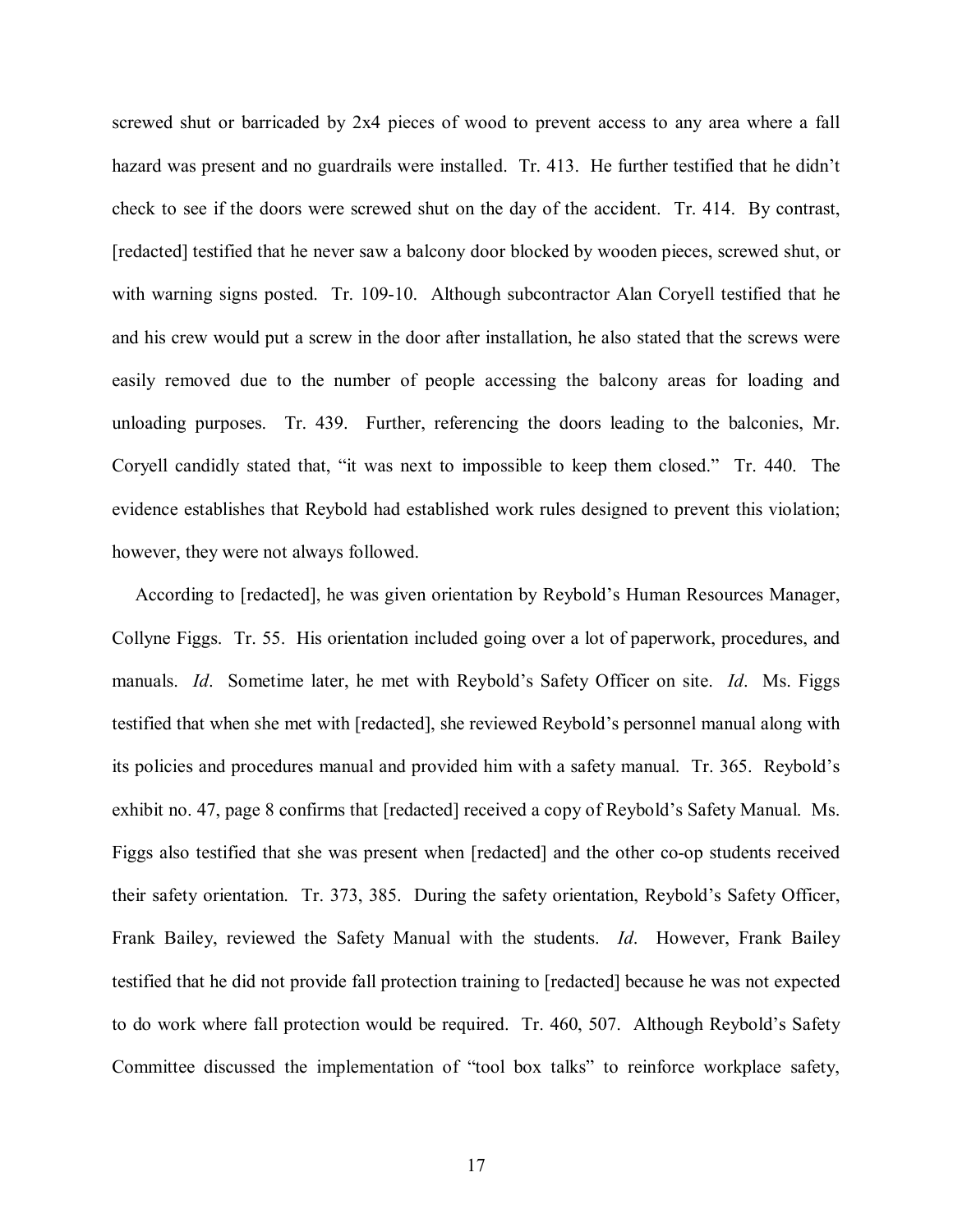according to [redacted], he never had a tool box talk and didn't even know such a thing existed. Tr. 117. He further testified that no one from Reybold communicated to him proper procedures for working on balconies. Tr. 103. Lloyd Baker is the Reybold employee who would likely be able to dispute [redacted]'s claims; however, he didn't testify. Based on the foregoing, the undersigned finds that Reybold failed to adequately communicate its work rules regarding fall hazards to [redacted].

 Reybold's President, Jerome Heisler, testified that Frank Bailey drove around the worksite on a regular basis and was involved in inspections of the worksite. Tr. 343. Annual inspections were conducted by Reybold's insurer. *Id*. Additionally, Frank Bailey testified that he conducted regular inspections at the worksite where the accident took place --- Meridian Crossing. Tr. 461. The last inspection he conducted at that worksite was within a week of the accident. *Id*. Reybold's exhibit no. 29, pg. 18 reflects an inspection conducted by Frank Bailey on July 2, 2014, a little more than a week prior to the accident. On page 2 of the July  $2<sup>nd</sup>$  inspection sheet, a box was checked denoting no violations found during the inspection. RX-29 at 19. Despite his testimony concerning regular inspections and the July 2, 2014, inspection sheet, Frank Bailey also testified that he was unaware that there were unguarded balconies. Tr. 460. Frank Bailey's lack of knowledge concerning this condition of unguarded balconies in plain view undermines the trustworthiness of his inspections. Greg DaPron also testified he didn't notice whether the second floor had guardrails on the balconies. Tr. 390. Greg DaPron further testified that he never saw an employee working on a balcony without fall protection. Despite the evidence concerning inspections performed by Reybold managers, it seems that the inspections were either not frequent enough or thorough enough to reveal the dangerous work practice that led to [redacted]'s accident. In fact, the Constructive Action Report issued to Greg DaPron following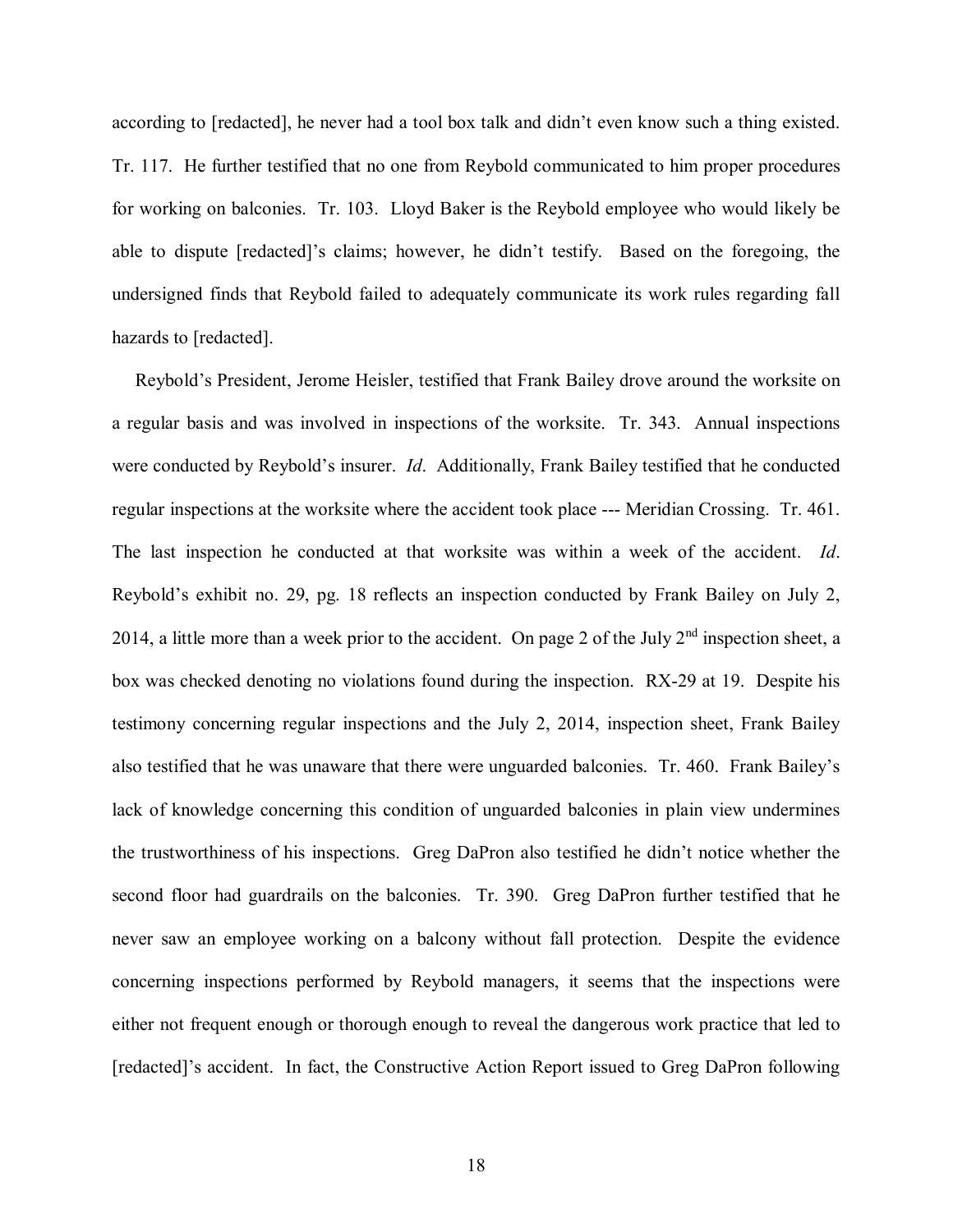the accident states, "…it is reasonable to expect that Greg, as a Project Manager, should have recognized the potential hazard and addressed it immediately." CX-15. While the evidence shows that Reybold did take some steps to discover violations, it also reveals that those actions were inadequate.

 Reybold offered no evidence of enforcement of its policies and procedures regarding fall hazards and fall protection prior to the July 14, 2014 accident. Following the accident, Greg DaPron received a written reprimand titled "Constructive Action Report Performance Counseling and Documentation" for failing to identify and address the fall hazard. CX-15. Reybold subcontractor Alan Coryell testified that he worked for Reybold for six years. Tr. 424. As a sub-contractor, he was familiar with Reybold's safety policies and procedures. Tr. 425. Mr. Coryell recounted an instance when he received a phone call telling him that an employee was on a balcony without a harness. He responded by threatening to send the employee home if he did not put on his harness. Tr. 429. Mr. Coryell also testified that he provided harnesses to all of his employees who would be working on patios/balconies and that he never saw a Reybold employee on unguarded balconies. Tr. 428. The evidence supports a finding that Reybold enforced the rules concerning fall hazards once discovered. However, the evidence doesn't conclusively show that such enforcement was effective.

 Reybold's defense of unpreventable employee misconduct by Site Superintendent Lloyd Baker fails, in large part, because it didn't adequately communicate the established work rules on the use of fall protection when working on unguarded and elevated surfaces to [redacted]. Moreover, its inspections designed to uncover violations were ineffective and inadequate.

## *Willful Classification*

Citation 2, Item 1 in this case is classified as "willful". "A willful violation is one committed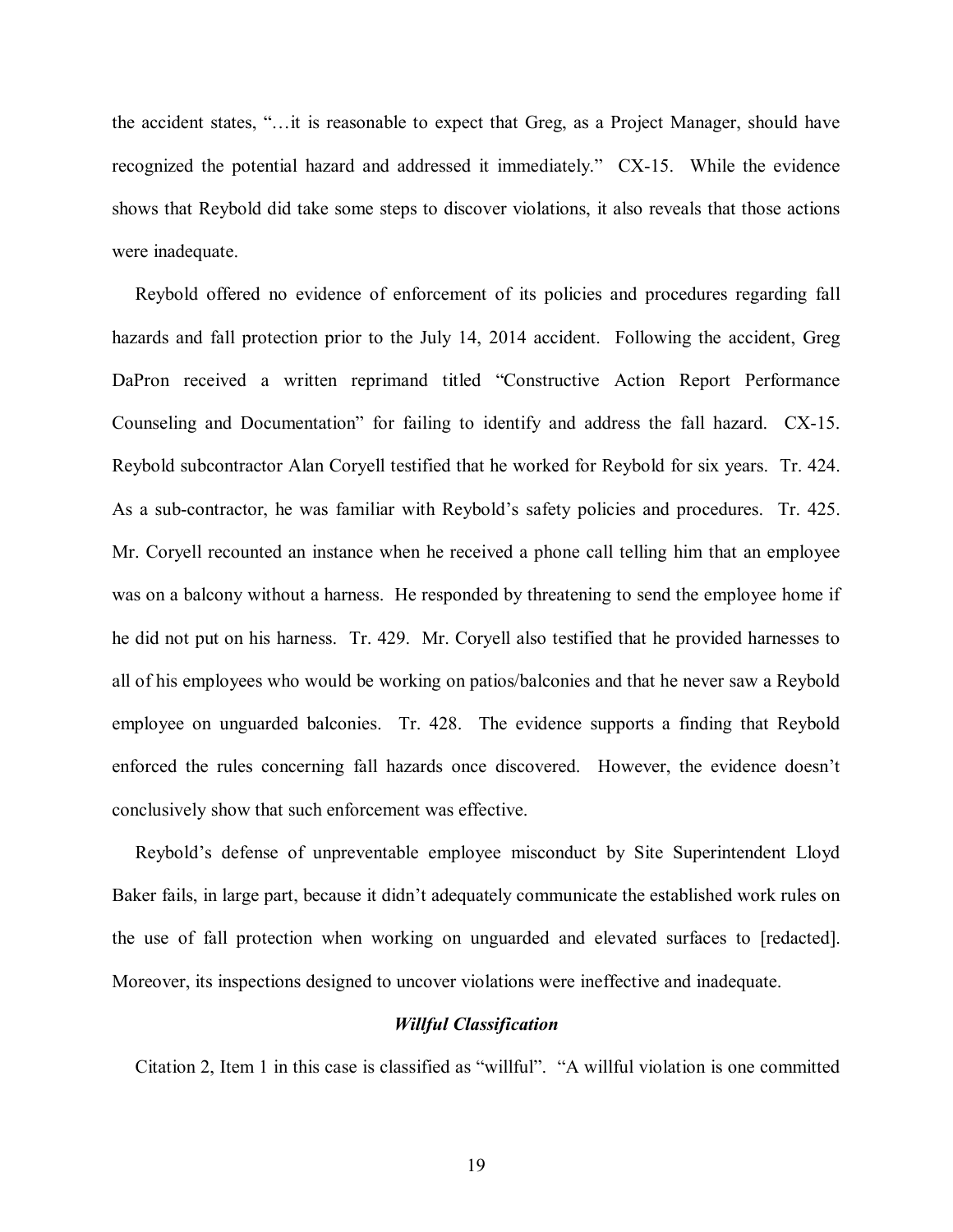with either intentional disregard of or plain indifference to the requirements of the Act or a standard." *J.A. Jones Constr. Co*., 15 BNA OSHC 2201, 2209 (No. 87-2059, 1993).

[I]t is not enough for the Secretary to show than an employer was aware of conduct or conditions constituting the alleged violation; such evidence is already necessary to establish any violation .... A willful violation is differentiated by a heightened awareness of the illegality of the conduct or conditions and by a state of mind of conscious disregard or plain indifference.

*Hern Iron Works*, 16 BNA OSHC 1206, 1214 (No. 89-433, 1993).

 The Secretary has not established that Reybold's violation of 29 C.F.R. § 1926.501(b)(13) was willful. Although [redacted]'s fall was unfortunate and could likely have been avoided if the balcony had been guarded, it was more the result of a confluence of factors that made for a perfect storm.

 The Secretary makes compelling arguments that Reybold's knowledge of the cited standard along with the findings of an inspection conducted by its insurer in November 2012, referencing the fall hazard(s) created by the unguarded balconies put Reybold on notice and should have created a "heightened awareness" of these conditions. Sec'y Br. 21-22. However, to establish the willful characterization, the Secretary must show that, at the time of the violative act, the employer was either actually aware that the act was unlawful or "that it possessed a state of mind such that if it were informed of the standard, it would not care." *Propellex Corp*., 18 BNA OSHC 1677, 1684 (No. 96-0265, 1999). Such is not the case here.

 It is established that [redacted]'s immediate supervisor was not working on the day of the accident. As a result, the responsibility for giving him a work assignment fell on the Project Manager, Greg DaPron. Mr. DaPron wasn't at the worksite when he received notification that [redacted] showed up for work and needed an assignment. Yet, he took the time to travel to the worksite to give [redacted] and Keenan Benson a work assignment which was to clean up the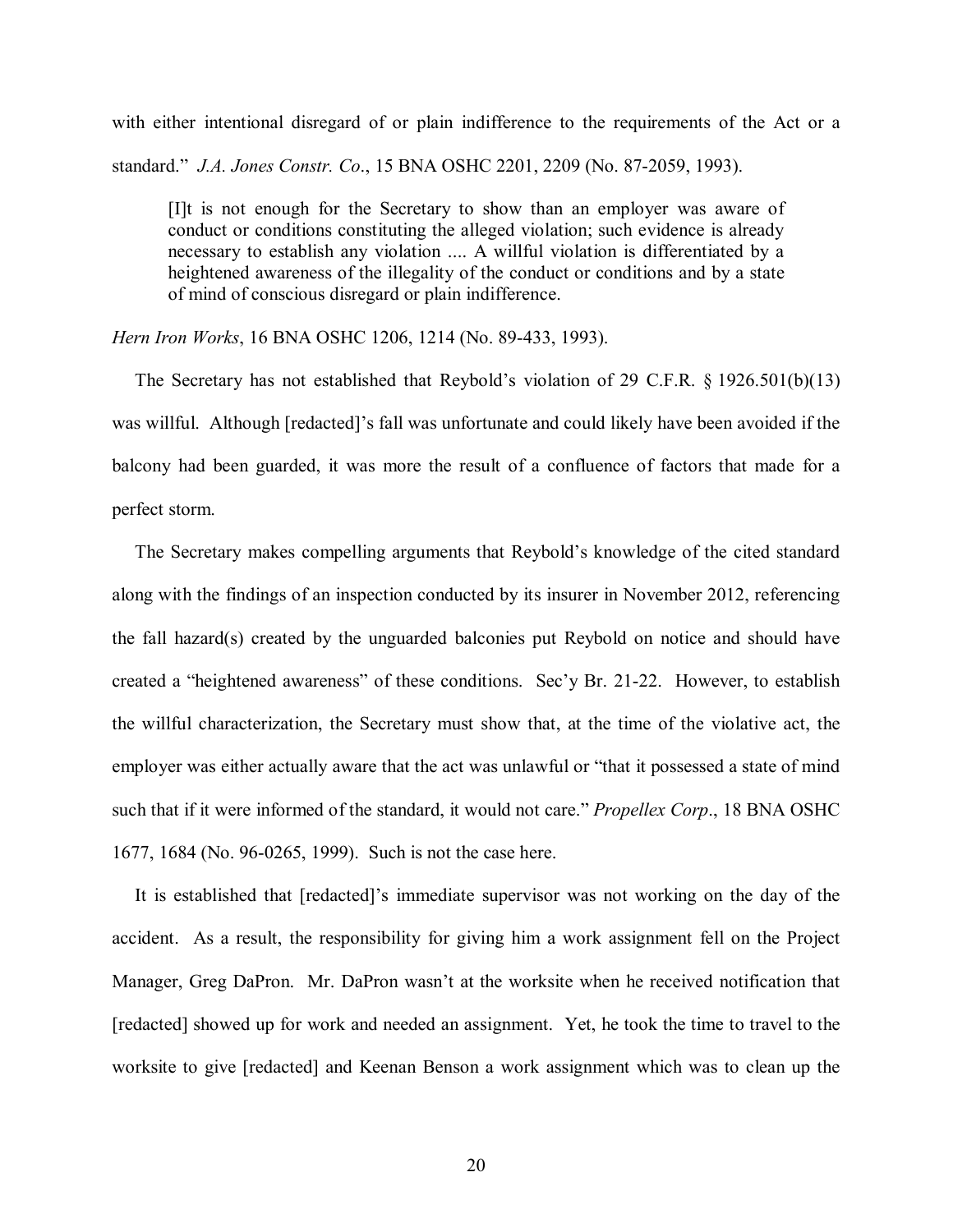third floor unit(s). Ironically, the permanent railings for the third floor balconies where Mr. DaPron assigned [redacted] to work on the day of the accident had already been installed. Tr. 65-66, CX-9 at 1-4, 6, 8-10. Mr. DaPron testified that he had never seen [redacted] working on a balcony nor had he seen any Reybold employee working on a balcony without fall protection. Tr. 390. Also, Mr. DaPron testified that his instruction to Site Superintendent Lloyd Baker was that "all the balconies were to be protected at all times, which in this [sic] phase of the construction meant that either the doors were screwed shut or there was a two by four across the door." Tr. 408. Therefore, Mr. DaPron had no way of knowing that either [redacted] or Keenan Benson would be exposed to a fall hazard on that day. In hindsight, even Mr. DaPron conceded that, given [redacted]'s need for constant supervision, it would have been a better decision to send [redacted] home on the day of the accident. Tr. 399. Nevertheless, his failure to do so can be characterized as negligent or a lack of diligence at best. *See, Beta Constr. Co*., 16 BNA OSHC 1435, 1444 (No. 91-102, 1993) (holding that it is not enough to show that Reybold was merely careless or displayed a lack of diligence.).

 In reaching the conclusion that Reybold's violation of 29 C.F.R. §1926.501(b)(13) was not willful, the undersigned also considered the company's overall attitude toward safety. The record reveals that Reybold had a full-time Safety Officer (Frank Bailey) employed at the time of the accident Tr. 127. Also, Reybold had a written safety policy on fall protection at the time of the accident which had also been provided to [redacted] prior to the accident. CX-10. Additionally, Reybold had a Safety Committee in place at the time of the accident and the Committee attempted to address issues related to workplace safety prior to the accident. Tr. 336, 356; RX-34, 35. In sum, the weight of the evidence does not support a finding of "willful". Accordingly, Citation 2, Item 1 is modified from "willful" to "serious".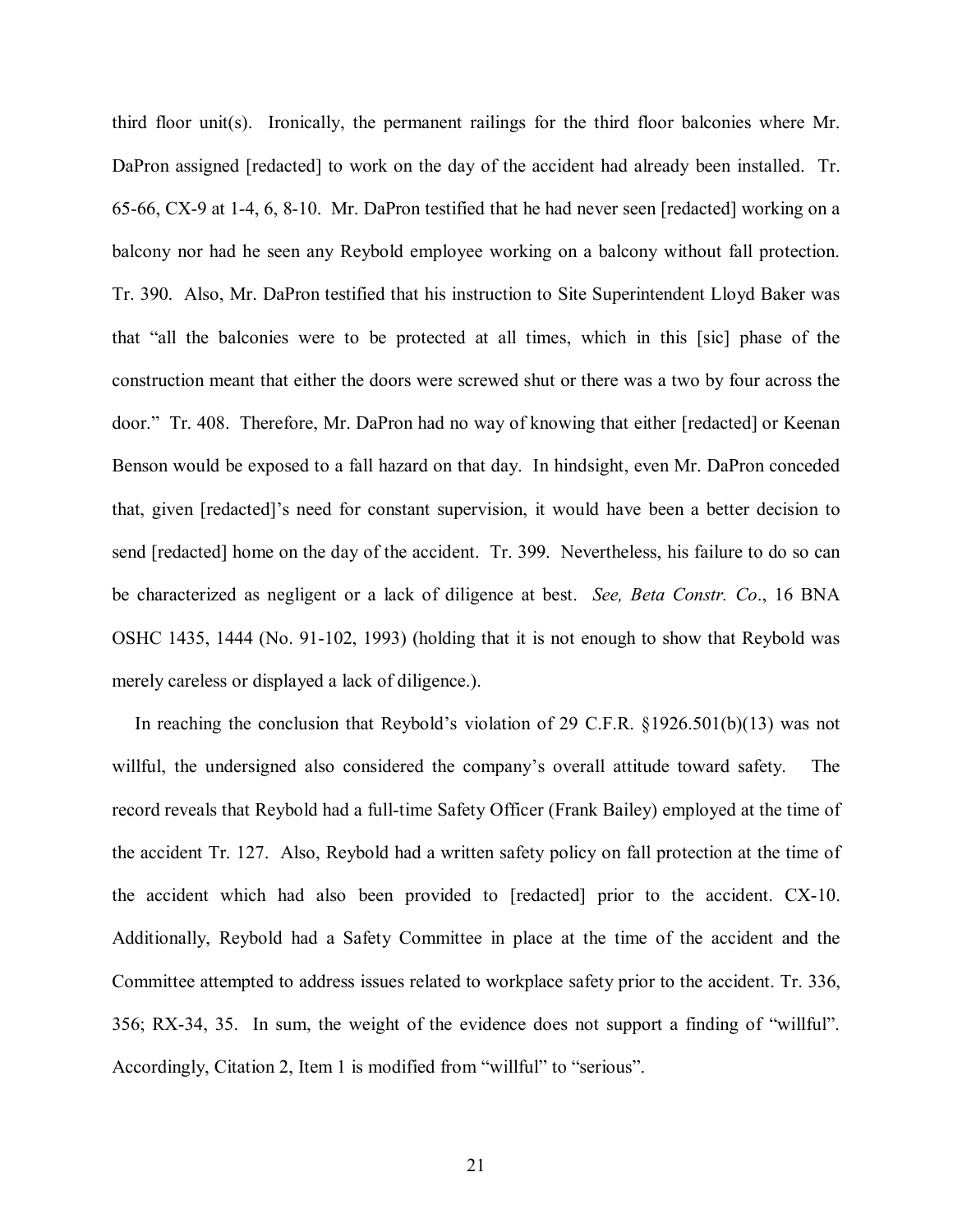# **Penalty Determination**

The Commission, as the final arbiter of penalties, must give due consideration to the gravity of the violation and to the employer's size, history and good faith. *J.A. Jones Constr. Co.*, 15 BNA OSHC at 2213-14 . These factors are not necessarily accorded equal weight, and gravity is generally the most important factor. *Trinity Indus., Inc.*, 15 BNA OSHC 1481, 1483 (No. 88- 2691, 1992). The gravity of a violation depends upon such matters as the number of employees exposed, duration of exposure, precautions taken against injury, and the likelihood that an injury would result. *J.A. Jones*, 15 BNA OSHC at 2213-14.

 In this case, counsel for Reybold stipulated to the proposed penalties based on the undersigned's findings regarding classification. Tr. 172, 311. Accordingly, the proposed penalty of \$7,000 for Citation 1, Item 1 is undisputed. Likewise, the modified penalty of \$7,000 for Citation 2, Item 1 is undisputed. This modified penalty is based on a finding that Citation 2, Item 1 is properly classified as "serious" rather than "willful" as originally classified by the Secretary.

## **FINDINGS OF FACT AND CONCLUSIONS OF LAW**

 The foregoing constitutes the findings of fact and conclusions of law in accordance with Rule 52(a) of the Federal Rules of Civil Procedure.

#### **ORDER**

Based upon the foregoing Findings of Fact and Conclusions of Law, it is ORDERED that:

1. Citation 1, Item 1 alleging a violation of 29 C.F.R. § 1926.503(a)(1) is AFFIRMED as issued and a penalty in the amount of \$7,000 is imposed.